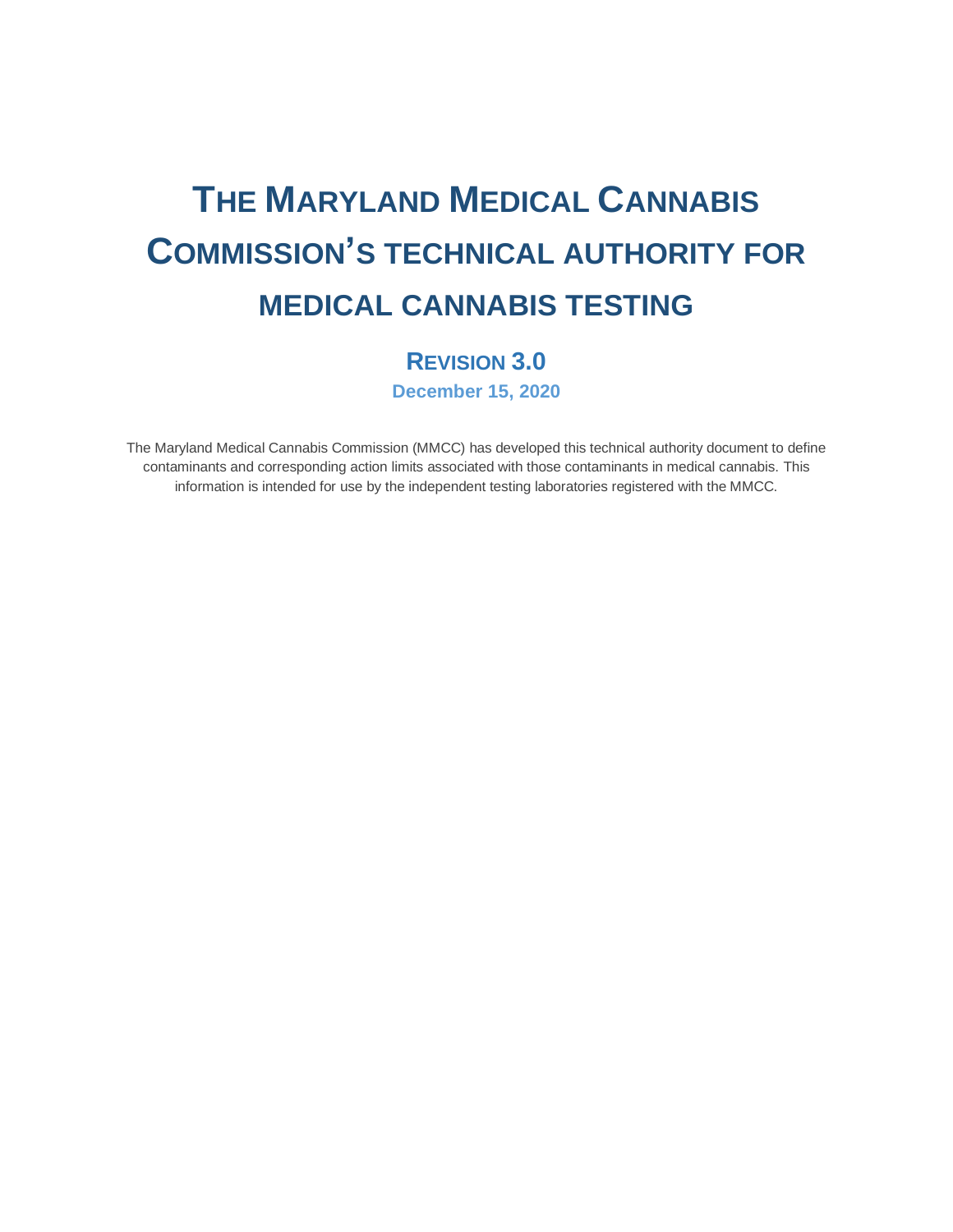# Table of Contents

| Introduction                                                    | $\mathsf 3$    |
|-----------------------------------------------------------------|----------------|
| Sampling                                                        | $\overline{4}$ |
| Collection Procedure for Laboratory Samples                     | 5              |
| Potency                                                         | 6              |
| Pesticides                                                      | $\overline{7}$ |
| <b>Residual Solvents</b>                                        | 8              |
| Microbiological Impurities                                      | 9              |
| <b>Heavy Metals</b>                                             | 11             |
| Excipients                                                      | 13             |
| <b>Stability Testing</b>                                        | 13             |
| Appendix A - Medical Cannabis Testing Requirements              | 14             |
| Appendix B - Definitions                                        | 15             |
| Appendix C - Stability Testing Protocol- MMCC Licensed Grower   | 17             |
| Appendix D - Stability Testing Protocol-MMCC Licensed Processor | 19             |
| Appendix E - Stability Testing Protocol-Edibles                 | 21             |
| Appendix F - Microbiological Quality Control                    | 22             |
| Appendix G- Pathogen Detection Storage Requirements             | 26             |
| References                                                      | 27             |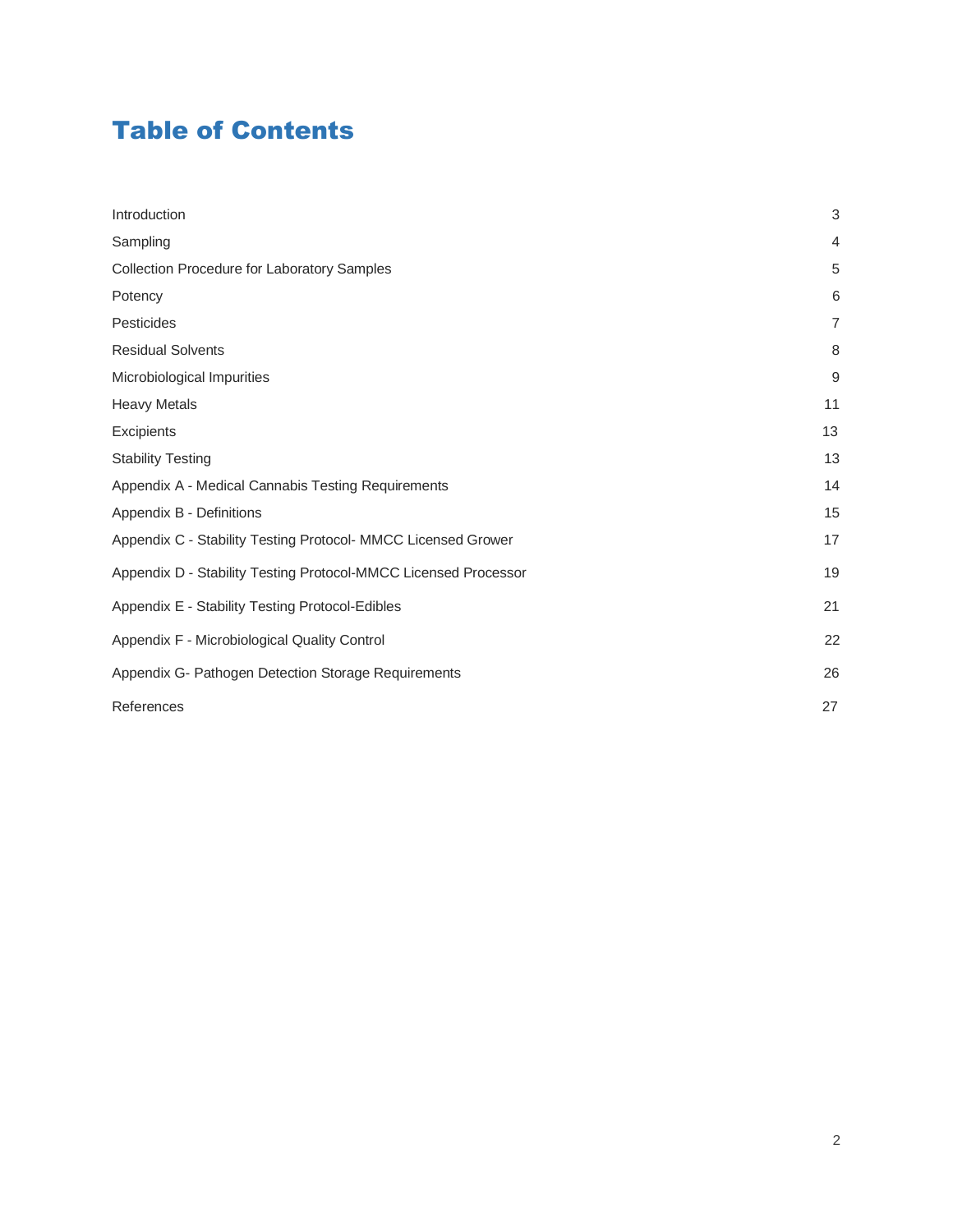# <span id="page-2-0"></span>**INTRODUCTION**

Analytical testing of medical cannabis for safety and potency is increasingly recognized as a critical and necessary component of the industry for several reasons (Freeman et al. 2016):

- Laboratory testing minimizes the risk of pesticides, microbes, heavy metals, toxins, and residual solvents from being consumed by an immunocompromised population;
- Quantification of cannabinoid profiles and potency becomes available for the consumer and aids in determining appropriate dosing for individual use; and
- Laboratory testing provides a sense of public safety and product quality for the medical cannabis tested.

The Maryland Medical Cannabis Commission (MMCC), with the assistance of a scientific work group, has established this technical authority to serve as a reference guide for the independent testing laboratories (ITL) to follow when analyzing medical cannabis. This technical authority has the force and effect of law and must be followed by ITLs pursuant to the Code of Maryland Regulations (COMAR) 10.62.15.05 and 10.62.23.04. The contaminants in medical cannabis identified in COMAR 10.62.15.05 and 10.62.23.04 may not exceed the levels specified in this guidance.

Medical cannabis safety and potency is to be analyzed based on the most current version of the cannabis inflorescence monograph published by the American Herbal Pharmacopeia (AHP), or a scientifically valid methodology that is equal or superior to that of the AHP monograph. COMAR 10.62.15.05 and 10.62.23.04 list the quality control testing requirements for medical cannabis. This technical authority provides the lists of contaminants and the acceptable tolerances that the ITL is required to report as stated in COMAR 10.62.15.05 and 10.62.23.04. The tolerances were established following a review of available literature in the cannabis industry as well as references from the International Conference for Harmonisation (ICH) Guideline Q3C on Impurities and the ICH Guideline Q3D on Elemental Impurities Guidance for Industry.

The four categories of contaminants identified in COMAR 10.62.15.05 and 10.62.23.04 include:

- Pesticides;
- Residual Solvents:
- Microbiological Impurities; and
- Heavy Metals.

In an effective testing program, standardized sampling procedures are an integral component to quality laboratory testing. The data generated from all analytical methods must be consistently reliable and legally defensible. To achieve this, method precision and accuracy measurements should be performed during the sample testing process. This guidance will provide best practices for sample collection by the ITL.

All sampling and analysis described in this guidance shall be conducted by an ITL registered with the MMCC and in good standing and accredited to ISO/IEC 17025 by an International Laboratory Accreditation Cooperation (ILAC) recognized third party.

The MMCC is committed to evidence-based decision-making when implementing technical guidance for the registered ITL. As research into cannabis use and safety advances, this technical authority will be revised and updated to reflect the state of science as it pertains to the medical cannabis industry.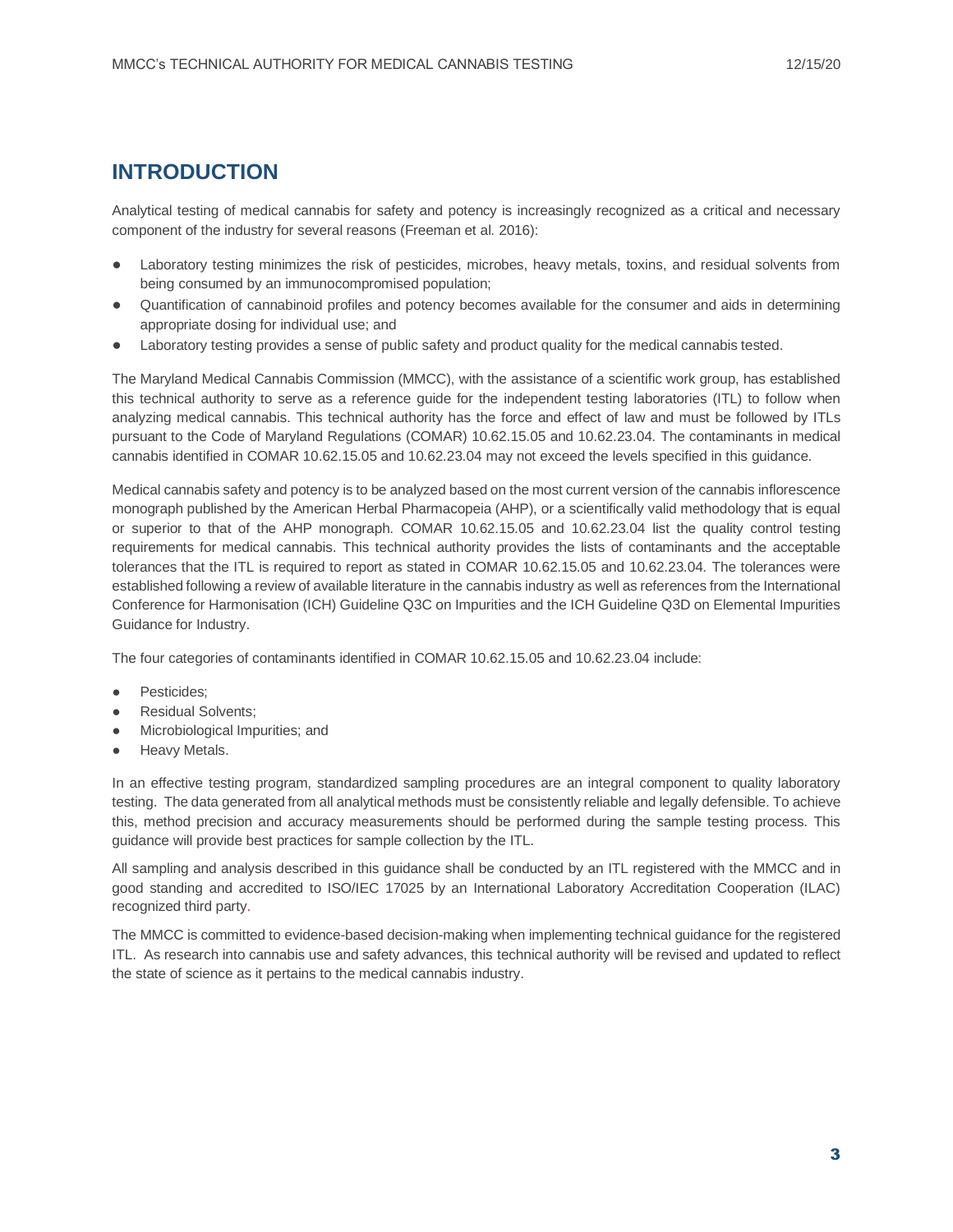# <span id="page-3-0"></span>**SAMPLING**

The objective of a sampling procedure is to ensure the proper collection, clear labeling, proper preservation, careful transportation, and storage of samples by trained personnel for laboratory analyses. Collection of the sample is critical as it must be truly representative of the material being analyzed or the results will not be meaningful. ITLs are required to develop a statistically valid sampling method and collect a representative sample from each batch or lot of final product that is adequate to perform the required testing (COMAR 10.62.15.04B and 10.62.23.03B). The amount of sample required for cannabinoid or contaminant testing may vary due to sample matrix, analytical method, and laboratory-specific procedures.

Medical cannabis sampling procedures play an important role in identifying and/or confirming the integrity of a sample, as well as the completeness of request and chain of custody forms.

To reliably provide the laboratory with a representative sample, standard sampling methods with descriptive steps must be applied with quality and consistency. All sampling must be consistently performed using accepted methodologies. It is the responsibility of the ITL to define a standard operating procedure that minimizes both imprecision and bias and lists chronological steps that ensure a consistent and repeatable method.

When sampling for compliance, all ITLs are required to follow the sampling protocol listed on page 5 of this document, "Collection Procedure for Laboratory Compliance and Retention Samples." In addition, the following sampling guidelines shall be demonstrated by the laboratory when performing sampling at a licensed grower or licensed processor:

- The use of appropriate sampling equipment to avoid contamination;
- The documentation of observations and procedures used during sample collection;
- The use of an aseptic collection technique is required for antimicrobial testing;
- The importance of personal hygiene and use of person protective equipment; and
- The method used by personnel to consistently obtain samples throughout the batch.

(See Appendix A – Medical Cannabis Testing Requirements for information regarding required testing for each sample matrix).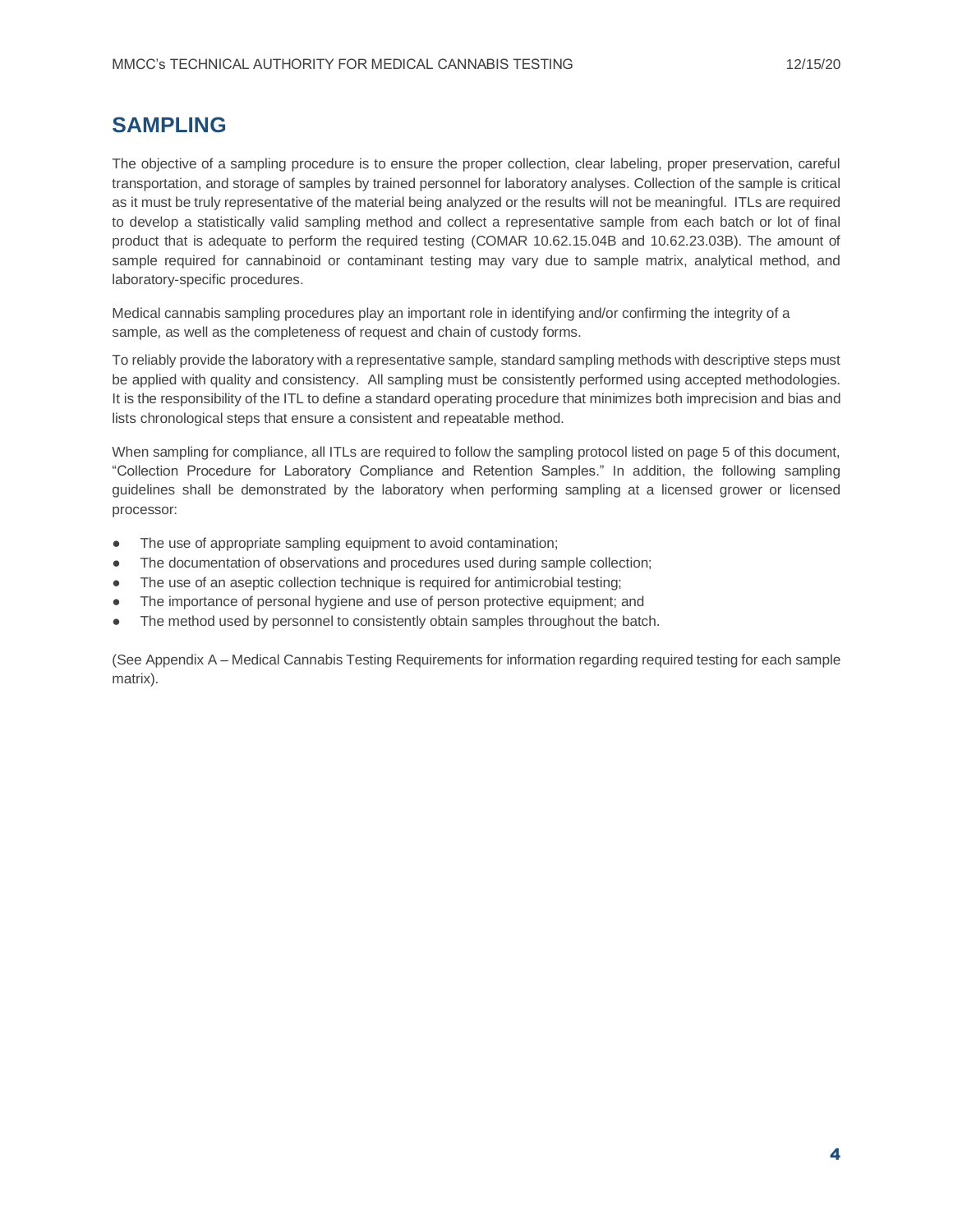# **COLLECTION PROCEDURE FOR LABORATORY COMPLIANCE AND RETENTION SAMPLES**

#### **Equipment:**

- 1. PPE-Disposable Gloves/Facemask/Shield;
- 2. Calibrated Scale;
- 3. Appropriate Sample Collection Vessel; and
- 4. Isopropyl Alcohol.

#### **Procedure:**

- 1) Put on disposable gloves to mitigate the risk for contamination of the sample during the collection process.
- 2) Ensure the work surface and scale are clean and decontaminated.
- 3) Label a collection vessel with the appropriate METRC identifier and confirm the batch or lot mass. Do not sample if pertinent information is not available.
- 4) Retrieve the container you will be collecting the sample from and wipe off the lid of the container if applicable.
- 5) For usable cannabis: The minimum sample volume to be collected from each batch is 0.5% of the batch mass. The minimum number of sample increments listed below must be collected for the gross sample (this includes both compliance and retain sample). Withdraw samples from the upper, middle, and lower sections of each container, with the upper section sample being taken from a depth of not less than 10 centimeters. In circumstances where there are 1-10 containers in a batch, collect a sample from all containers. Record the time the sample was collected, any inconsistencies with the sampling plan, and any other remarks that may be relevant to data analysis or quality assurance.

| <b>Max Batch Mass</b> | <b>Minimum Sample Size</b>                    |
|-----------------------|-----------------------------------------------|
| 10lbs                 | 10 sample increments totaling 0.5% batch mass |

For processed products (excluding edible cannabis products): Each sample must be taken in final product form from randomly chosen positions in the lot. The sample volume collected must meet or exceed minimum volume requirements for all compliance testing performed.

- 6) Place the sample in the appropriate collection vessel, seal and place to the side.
- 7) Wipe down the scale and work surface using isopropyl alcohol.
- 8) Dispose of gloves.
- 9) Document the appropriate chain of custody information (i.e. sample volume) to be recorded in METRC.

*<sup>\*</sup>The following sample collection procedure is based U.S. Pharmacopeia Convention Chemical Tests / 561 Articles of Botanical Origin. 2014 July*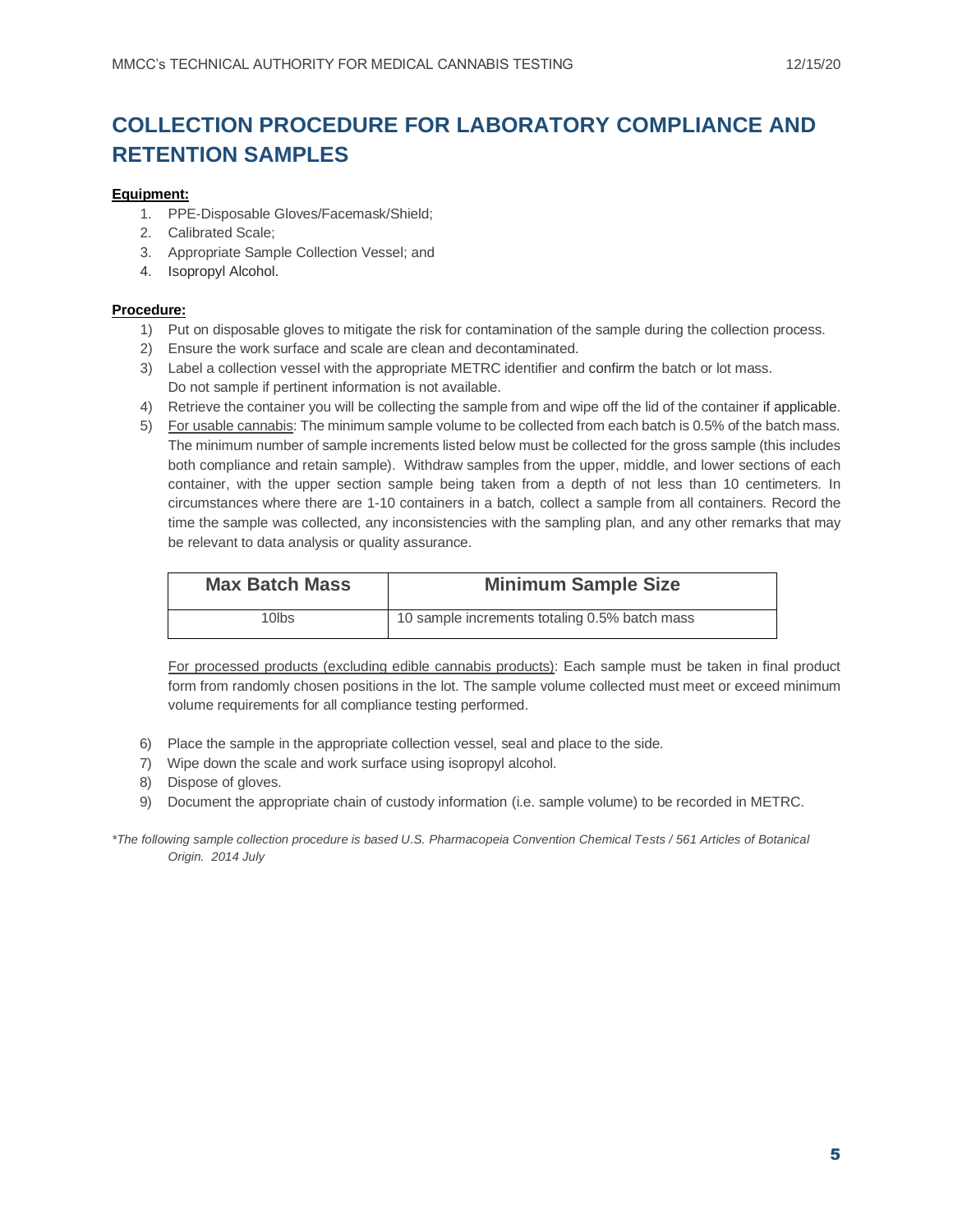# **POTENCY**

Every batch and/or lot of cannabis cultivated and/or processed for transfer to a licensed dispensary must pass the required compliance testing listed in COMAR 10.62.15 and 10.62.23. Potency is analyzed by quantitating the following compounds:

- ∆9-Tetrahydrocannabinol (THC);
- Tetrahydrocannabinolic Acid (THCA);<br>● Cannabidiol (CBD):
- Cannabidiol (CBD);
- Cannabidiolic Acid (CBDA);
- The terpenes described in the most current version of the cannabis inflorescence monograph published by the American Herbal Pharmacopeia (AHP);
- Cannabigerol (CBG); and
- Cannabinol (CBN)

To minimize the variability that exists with potency testing of cannabis flower, all testing must meet the standard method performance requirements (SMPRs) listed below. For matrices not listed, the method performance requirements must be as close to the published SMPRs as possible. For consistency, the MMCC recommends that ITLs use the sample preparation and the sample analysis methods listed below. The methods have been taken from New York State Department of Health - Wadsworth Center Laboratory of Organic and Analytical Chemistry and AOAC International.

*\*Note: Test samples for potency will consist of a random selection of buds/flower from the analytical sample of cannabis flower collected from a licensee. The laboratory is to maintain procedures for homogenization which are supported through method validation. Elevated potency levels will routinely be monitored and confirmed by the MMCC. Enforcement action will be taken for laboratories falsely reporting elevated potency levels in METRC and on Certificates of Analysis.*

#### **Standard Method Performance Requirements (SMPRs):**

- **[Dried Plant Material: AOAC SMPR 2017.002](http://members.aoac.org/aoac_prod_imis/AOAC_Docs/SMPRs/SMPR%202017_002.pdf)**
- **[Concentrates: AOAC SMPR 2017.001](http://members.aoac.org/aoac_prod_imis/AOAC_Docs/SMPRs/SMPR%202017_001.pdf)**

**Sample Preparation:**

**[Medical Cannabis Sample Preparation Protocols:](https://www.wadsworth.org/sites/default/files/WebDoc/NYS%20DOH%20MML-301-05.pdf) NYS DOH MML-301** 

**Sample Analysis:**

- **[Measurement of Phytocannabinoids in Medical Marijuana using HPLC-PDA: NYS DOH MML-300](https://www.wadsworth.org/sites/default/files/WebDoc/NYS%20DOH%20MML-300-05.pdf)**
- **[Quantitation of Cannabinoids in Cannabis Dried Plant Materials, Concentrates, and Oils AOAC 2018.11](http://www.eoma.aoac.org/methods/info.asp?ID=51760)**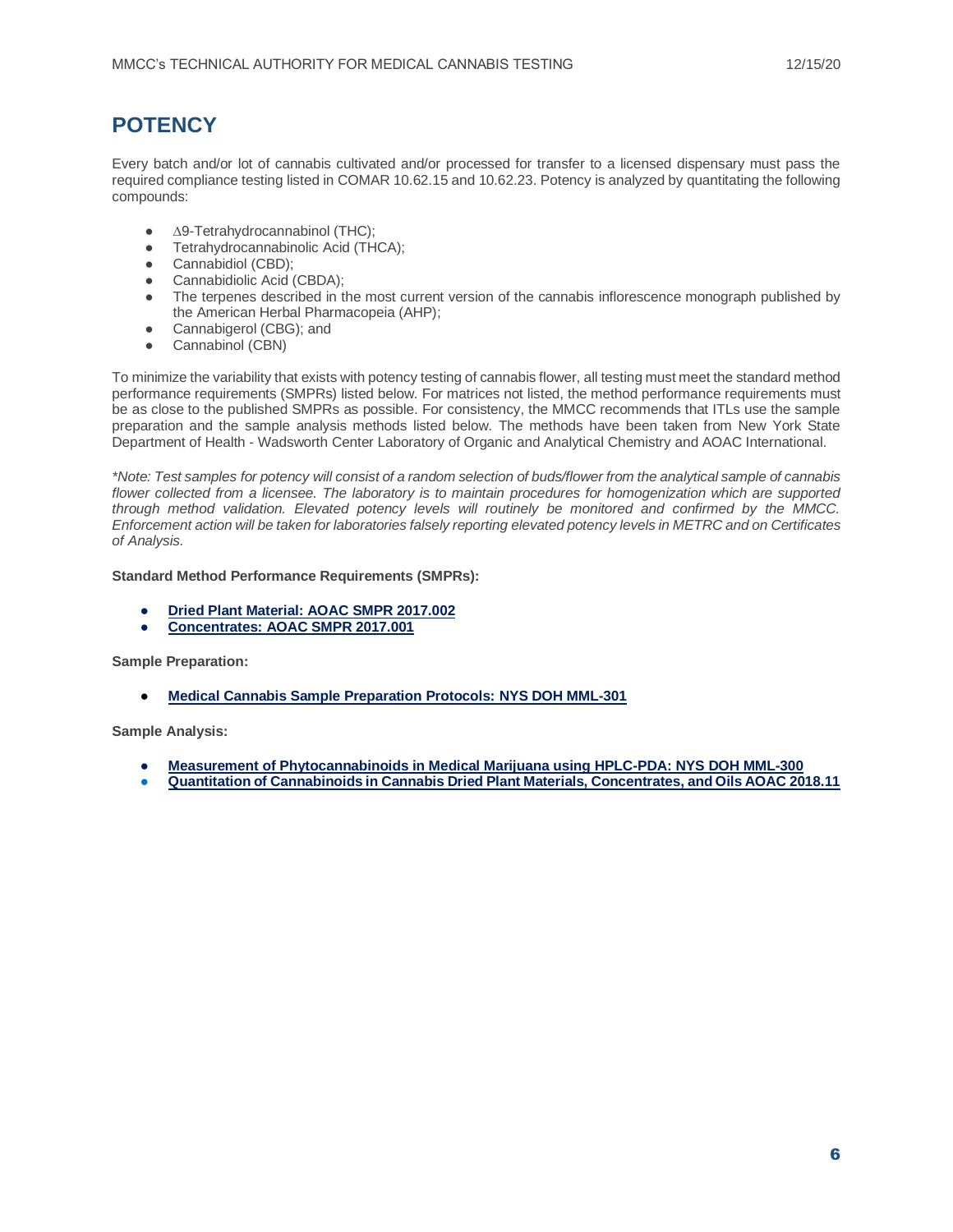# **PESTICIDES**

COMAR 10.62.11.03G states pesticide applicators and applications shall follow State and federal pesticide requirements for any pesticide applied. The Maryland Department of Agriculture (MDA) approves crop protection agents available for use on medical cannabis. For more information visit the MMCC website [\(https://mmcc.maryland.gov/Pages/Pesticide-Application.aspx\)](https://mmcc.maryland.gov/Pages/Pesticide-Application.aspx). MMCC's current list of pesticide targets are documented in Table 1. To minimize variability that exists with testing of cannabis flower, all testing must meet the standard method performance requirements (SMPRs) listed below. Cannabis samples with pesticide active ingredients detected above the action level listed below fail, and the product must be destroyed.

**Standard Method Performance Requirements (SMPRs):**

• **[Identification and Quantification of Selected Pesticide Residue in Dried Cannabis Flower: AOAC SMPR](https://www.aoac.org/wp-content/uploads/2020/01/SMPR2018_011.pdf) [2018.011](https://www.aoac.org/wp-content/uploads/2020/01/SMPR2018_011.pdf)**

| <b>Pesticide/PGR</b> | <b>USE</b>  | <b>LOQ</b> | <b>Pesticide/PGR</b> | <b>USE</b>  | LOQ |
|----------------------|-------------|------------|----------------------|-------------|-----|
| Acetamiprid          | Insecticide | 0.2        | Flurprimidol         | <b>PGR</b>  | 0.2 |
| Abamectin            | Insecticide | 0.5        | Hexythiazox          | Ovicide     | 1.0 |
| Aldicarb             | Insecticide | 0.4        | Imazalil             | Fungicide   | 0.2 |
| Ancymidol            | <b>PGR</b>  | 0.2        | Imidacloprid         | Insecticide | 0.4 |
| Azoxystrobin         | Fungicide   | 0.2        | Kresoxim-methyl      | Fungicide   | 0.4 |
| <b>Bifenazate</b>    | Insecticide | 0.2        | Malathion            | Insecticide | 0.2 |
| <b>Bifenthrin</b>    | Fungicide   | 0.2        | Metalaxyl            | Fungicide   | 0.2 |
| <b>Boscalid</b>      | Fungicide   | 0.4        | Methiocarb           | Insecticide | 0.2 |
| Carbaryl             | <b>PGR</b>  | 0.2        | Methomyl             | Insecticide | 0.4 |
| Carbofuran           | Insecticide | 0.2        | Myclobutanil         | Fungicide   | 0.2 |
| Chlorantraniliprole  | Insecticide | 0.2        | Naled                | Insecticide | 0.5 |
| Chlorpyrifos         | Insecticide | 0.2        | Oxamyl               | Insecticide | 1.0 |
| Clofentezine         | Acaricide   | 0.2        | Paclobutrazol        | <b>PGR</b>  | 0.4 |
| Cyfluthrin           | Insecticide | 1.0        | Permethrin           | Insecticide | 0.5 |
| Daminozide (Alar)    | <b>PGR</b>  | 1.0        | <b>Phosmet</b>       | Insecticide | 0.2 |
| DDVP (Dichlorvos)    | Insecticide | 0.1        | Piperonyl butoxide   | Insecticide | 1.0 |
| Diazinon             | Insecticide | 0.2        | Propiconazole        | Fungicide   | 0.4 |
| Dimethoate           | Insecticide | 0.2        | <b>Pyrethrins</b>    | Insecticide | 1.0 |
| Ethephon             | <b>PGR</b>  | 1.0        | Spinosad             | Insecticide | 0.2 |
| Etoxazole            | Acaricide   | 0.2        | Spiromesifen         | Insecticide | 0.2 |
| Fenpyroximate        | Insecticide | 0.5        | Spirotetramat        | Insecticide | 0.2 |
| Fipronil             | Insecticide | 0.4        | Thiacloprid          | Insecticide | 0.2 |
| Flonicamid           | Insecticide | 1.0        | Thiamethoxam         | Insecticide | 0.2 |
| Fludioxonil          | Fungicide   | 0.4        | Trifloxystrobin      | Fungicide   | 0.2 |

| <b>Pesticide/PGR</b> | <b>USE</b>  | LOQ              |
|----------------------|-------------|------------------|
| Flurprimidol         | <b>PGR</b>  | 0.2              |
| Hexythiazox          | Ovicide     | 1.0              |
| Imazalil             | Fungicide   | $0.\overline{2}$ |
| Imidacloprid         | Insecticide | 0.4              |
| Kresoxim-methyl      | Fungicide   | 0.4              |
| Malathion            | Insecticide | 0.2              |
| Metalaxyl            | Fungicide   | 0.2              |
| Methiocarb           | Insecticide | 0.2              |
| Methomyl             | Insecticide | 0.4              |
| Myclobutanil         | Fungicide   | 0.2              |
| Naled                | Insecticide | 0.5              |
| Oxamyl               | Insecticide | 1.0              |
| Paclobutrazol        | PGR         | 0.4              |
| Permethrin           | Insecticide | 0.5              |
| Phosmet              | Insecticide | 0.2              |
| Piperonyl butoxide   | Insecticide | 1.0              |
| Propiconazole        | Fungicide   | 0.4              |
| Pyrethrins           | Insecticide | 1.0              |
| Spinosad             | Insecticide | 0.2              |
| Spiromesifen         | Insecticide | 0.2              |
| Spirotetramat        | Insecticide | 0.2              |
| Thiacloprid          | Insecticide | 0.2              |
| Thiamethoxam         | Insecticide | $\overline{0.2}$ |
| Trifloxystrobin      | Fungicide   | 0.2              |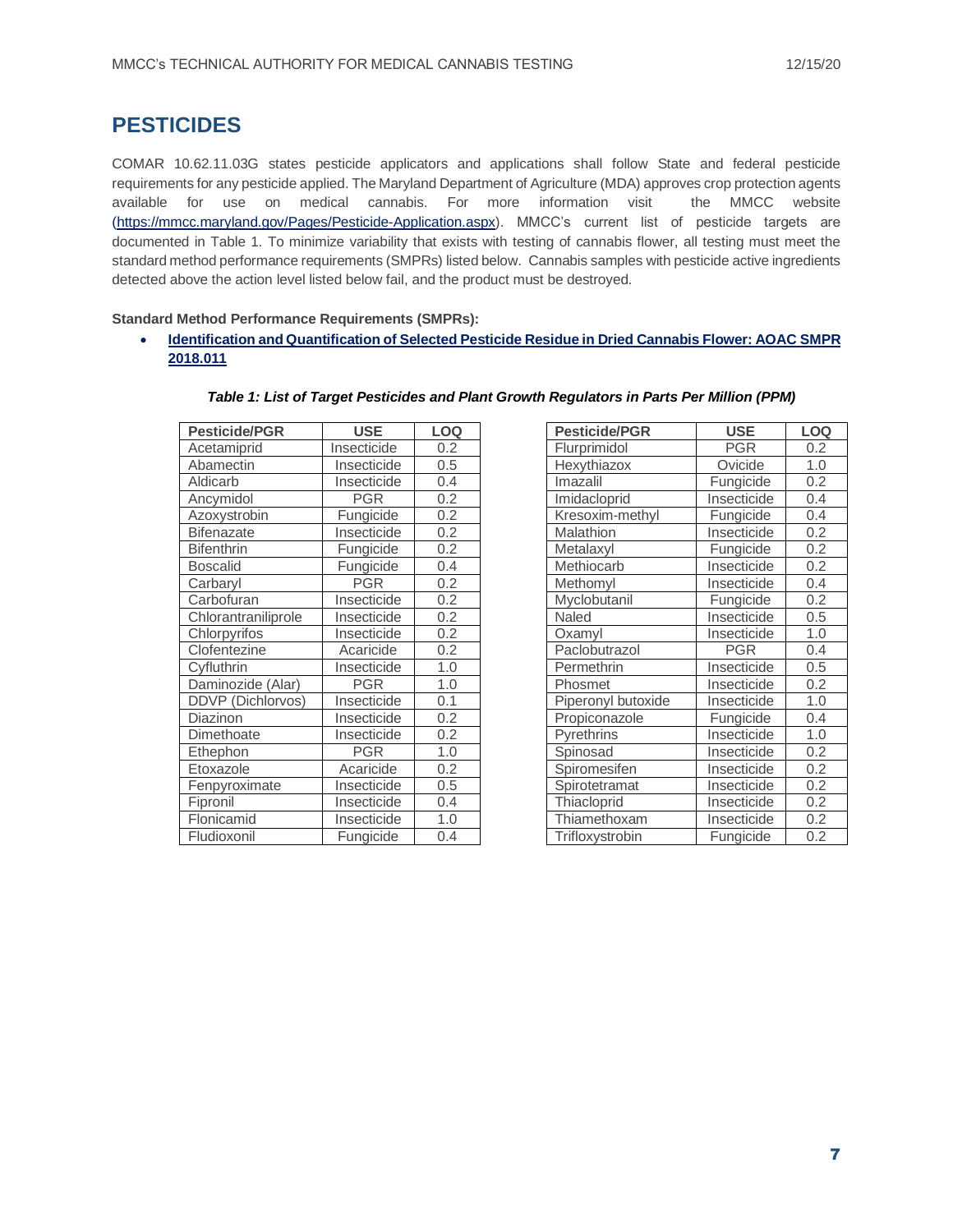# <span id="page-7-0"></span>**RESIDUAL SOLVENTS**

Some producers of cannabis products use solvents to extract and/or concentrate the active ingredients from cannabis. The MMCC has adopted a list of target residual solvents based on common extraction and concentration techniques in the industry. Concentration limits are based on the "International Conference for Harmonisation (ICH) Guideline Q3C (R5) on Impurities: Guidelines for residual solvents." The concentration limits listed in ICH Q3C are based on the toxicity of the individual solvent and on the magnitude of exposure to occur from consuming 10 grams of the pharmaceutical. To minimize variability that exists with testing of cannabis flower, all testing must meet the standard method performance requirements (SMPRs) listed below.

#### **Standard Method Performance Requirements (SMPRs):**

• **[Identification and Quantitation of Selected Residual Solvents in Cannabis-Derived Materials: AOAC](https://www.aoac.org/wp-content/uploads/2019/10/SMPR-2019_002.pdf)  [2019.002](https://www.aoac.org/wp-content/uploads/2019/10/SMPR-2019_002.pdf)**

*Note: No health-based solvent residual limits have been established specifically for cannabis extract or concentrate products. We are uncertain whether the selected action levels for solvents in cannabis products sufficiently protect persons who smoke cannabis. However, the ICH Q3C does assume 100% absorption by any exposure route.* 

<span id="page-7-1"></span>

| <b>Solvent</b>       | <b>PPM</b> |
|----------------------|------------|
| Heptanes             | < 5000     |
| Hexanes              | $<$ 290    |
| <b>Butanes</b>       | < 5000     |
| Benzene              | $<$ 2      |
| Toluene              | < 890      |
| <b>Total Xylenes</b> | < 2170     |
| Propanes             | < 5000     |
| Ethanol              | < 5000     |

*Table 2: Concentration Limits for Residual Solvents in Parts Per Million (PPM)*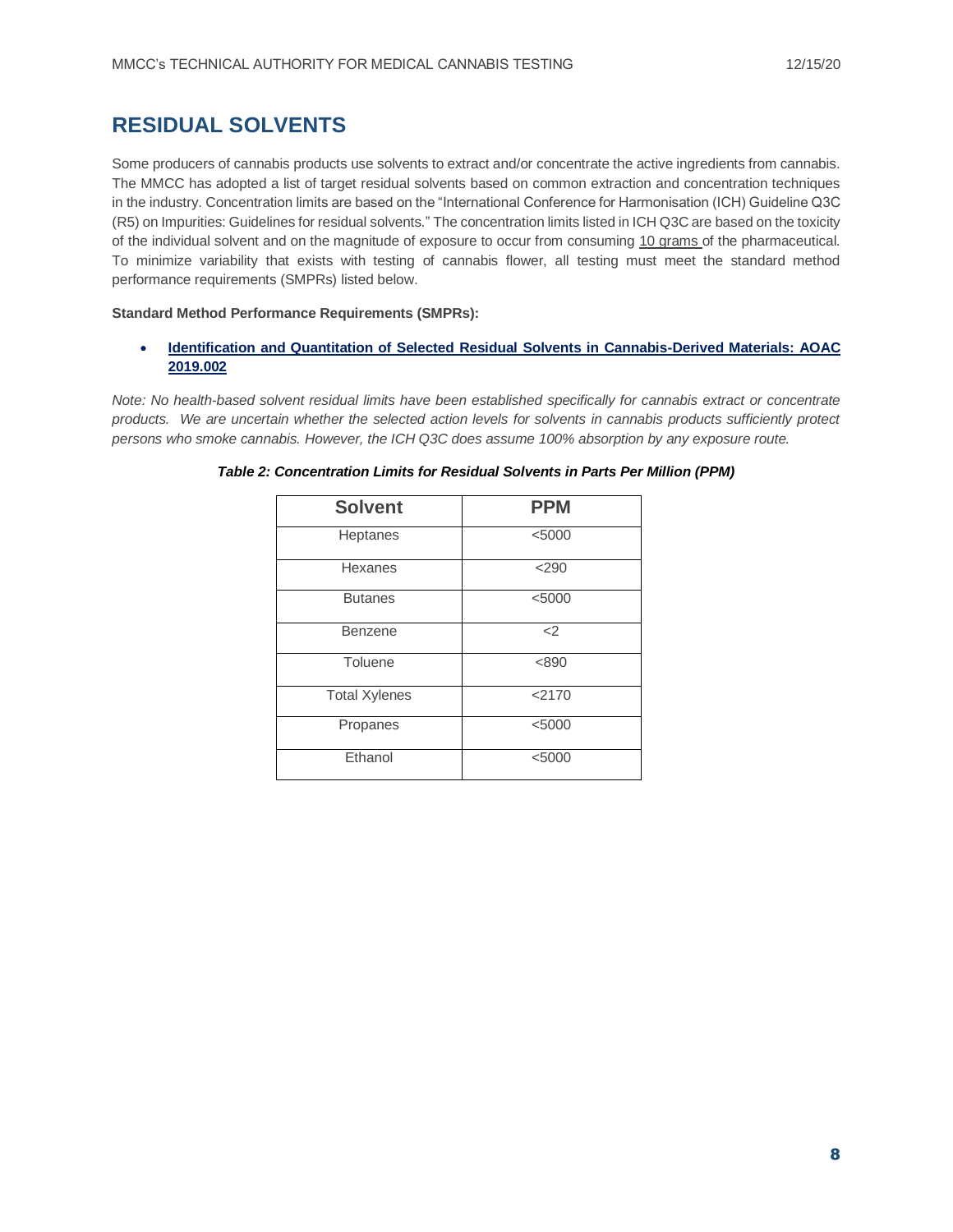# **MICROBIOLOGICAL IMPURITIES**

The presence of microbes is common in natural products. It is important to distinguish between organisms ubiquitous in nature and those that are known pathogens. "Indicator tests" don't directly test for pathogens, but instead serve as quality tests or indications that follow-up pathogen testing should be performed (Holmes et al. 2015). Additionally, while microbial and fungal limits are not typically reported as "pass/fail," the MMCC has established acceptable limits of detection based on the literature available. The criteria for acceptability in Table 3a and Table 3b (below) lists the microbiological impurities and the associated detection limits.

#### **Total Aerobic Microbial Count (TAMC), Total Yeast and Mold Count (TYMC) and Coliform Testing**

A registered independent laboratory may use:

- 1. An approved AOAC, FDA, or USP validated plating method; or
- 2. Another method approved by MMCC.

#### **Pathogen Testing**

A registered independent laboratory may use:

- 1. An approved AOAC, FDA, or USP validated plating method; or
- 2. (i) Another approved AOAC, FDA, or USP validated method and (ii) plating of pathogens.

The laboratory's selected method will require quality controls (positive and negative) performed daily at a minimum, as well as additional criteria identified by each method (e.g., peel plate requires an automatic reader and time stamp). AOAC standard method performance requirements for Salmonella testing are listed below and must be followed by the ITL. See Appendix F - Microbiological Quality Control for additional quality control information and templates. Quality control worksheets for qualitative analysis, quantitative analysis, and specific organism detection are available on the MMCC website **(**[https://mmcc.maryland.gov/Pages/testinglabs.aspx\)](https://mmcc.maryland.gov/Pages/testinglabs.aspx). If a pathogen is detected during compliance testing, the ITL should follow protocol listed in Appendix-G-Presumptive Positive Pathogen Detection.

**Standard Method Performance Requirements (SMPRs):**

• **[Detection of Salmonella species in Cannabis and Cannabis Products: AOAC 2020.002](https://www.aoac.org/wp-content/uploads/2020/07/SMPR-2020_002.pdf)**

*Table 3a: Microbiological Impurities and Accepted Detection Limits in Colony Forming Units (CFU/g) and Parts per Billion (PPB) for flower and processed products.*

| <b>Microbiological Impurity</b>             | CFU/q              |
|---------------------------------------------|--------------------|
| Total Aerobic Microbial Count<br>(TAMC)     | < 100,000          |
| <b>Total Yeast and Mold Count</b><br>(TYMC) | <10.000            |
| E. coli                                     | $\mathbf{<}$ 1     |
| Salmonella spp.                             | "None<br>Detected" |

| <b>Mycotoxin</b>         | <b>PPB</b>      |
|--------------------------|-----------------|
| Aflatoxin B1             | 20              |
| Aflatoxin B <sub>2</sub> | 20 <sub>2</sub> |
| Aflatoxin G1             | 20              |
| Aflatoxin G2             | 20 <sub>2</sub> |
| Ochratoxin A             | $<$ 20          |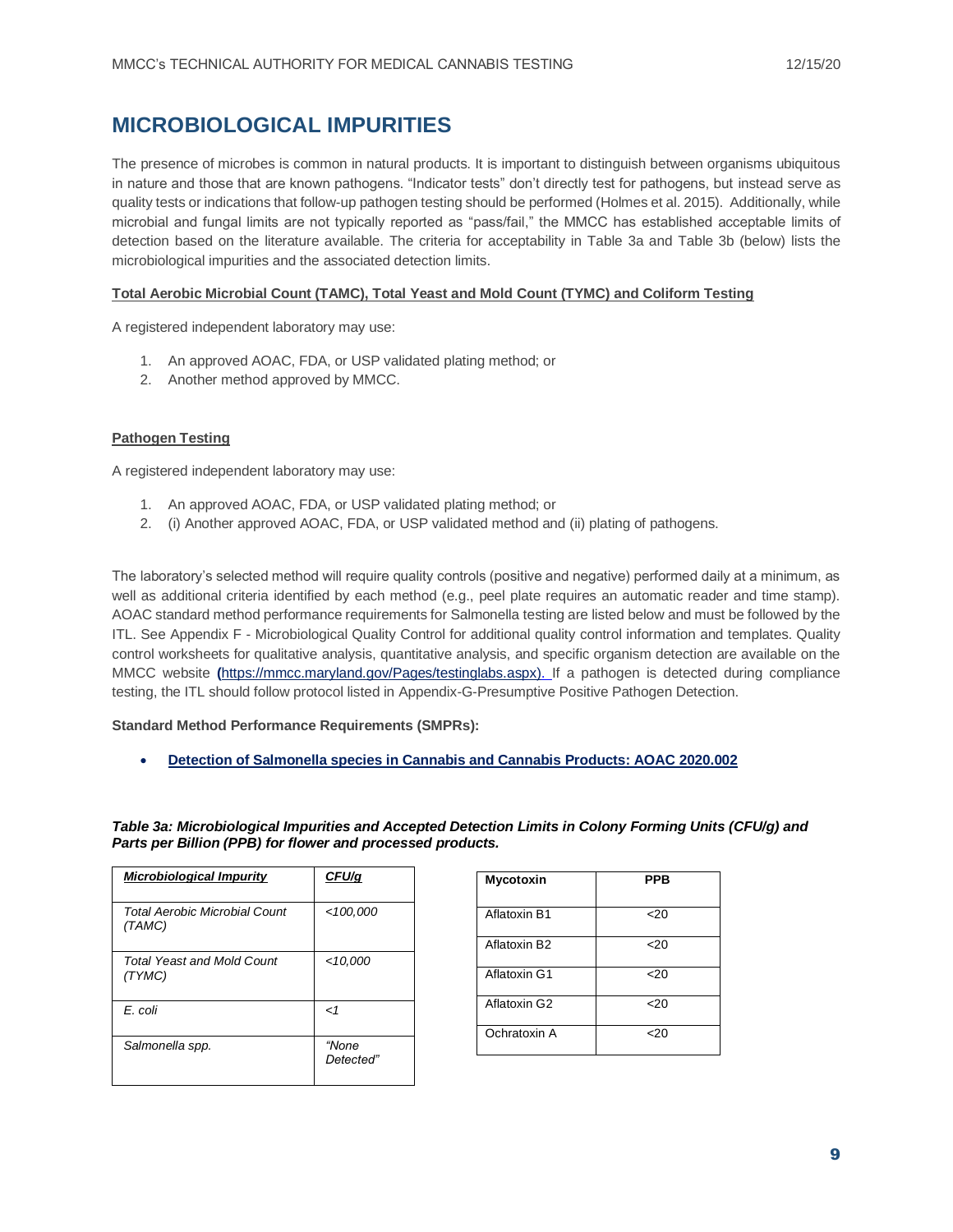| Table 3b: Microbiological Impurities and Accepted Detection Limits in Colony Forming Units (CFU/g) and |  |
|--------------------------------------------------------------------------------------------------------|--|
| Parts per Billion (PPB) for Edibles Products.                                                          |  |

| <b>Microbiological Impurity</b>     | CFU/g           |
|-------------------------------------|-----------------|
| <b>Total Coliforms</b>              | ~10             |
| Shiga Toxin producing E.coli (STEC) | "None Detected" |
| Salmonella, spp                     | "None Detected" |
| L. monocytogenes                    | "None Detected" |

<span id="page-9-0"></span>Water activity (Aw) is a measure of the available water that can be utilized for microbiological growth. Aw ranges from 0 to 1 with microbial growth unlikely below Aw 0.6. Most cannabis is dried and cured to a final water activity level of Aw 0.3-0.6, and most pathogens cannot grow below Aw 0.9 (Holmes et al. 2015). Water activity, or the moisture of the cannabis flower in units, measured below Aw 0.65 will safeguard cannabis products against microbial growth during storage and before sale.

**Table 3c. Acceptable water activity limits for cannabis flower and edible cannabis products.**

| <b>Water Activity</b>    | (AW)   |
|--------------------------|--------|
| Flower products          | $-.65$ |
| Edible cannabis products | $-.85$ |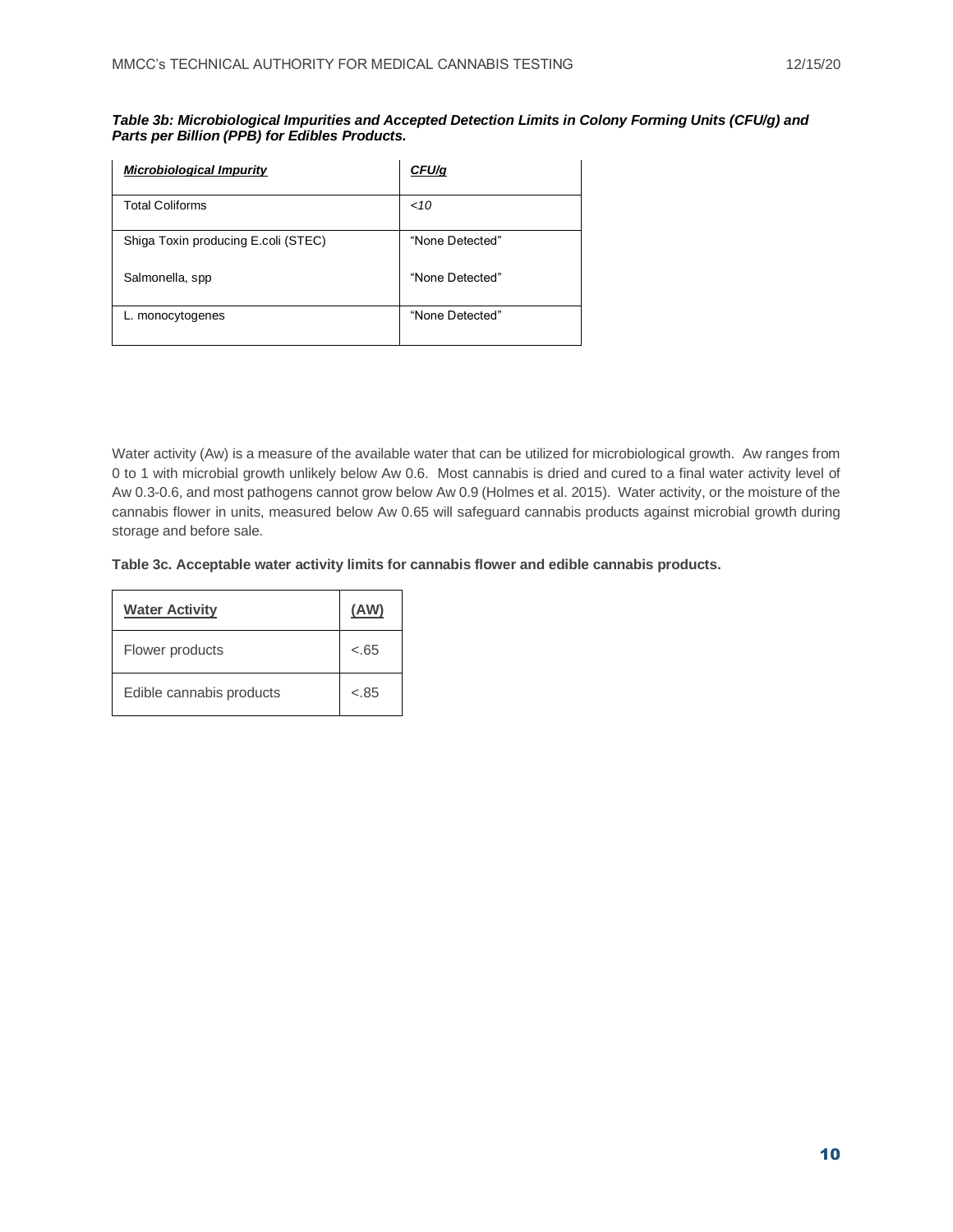# **HEAVY METALS**

Elemental impurities do not provide any therapeutic benefit to the medical cannabis patient. Because of their high degree of toxicity, arsenic, cadmium, chromium, lead, and mercury rank among the priority metals that are of public health significance (Tchounwou P et al. 2012). The MMCC requires an ITL to test for heavy metal presence in medical cannabis (COMAR 10.62.15.05 and COMAR 10.62.23.04). Table 4a lists the five heavy metals required in compliance testing and their associated action limits based on a 5 gram/day consumption for inhalation limits and a 10 gram/day consumption for oral limits. Table 4b lists the four heavy metals required in contaminant testing for edible cannabis products and their associated concentration limits based on a 10 gram/day consumption. To minimize variability that exists with testing of cannabis flower, all testing must meet the standard method performance requirements (SMPRs) listed below.

#### **Standard Method Performance Requirements (SMPRs):**

• **[Determination of Heavy Metals in a Variety of Cannabis and Cannabis Derived Products: AOAC SMPR](https://www.aoac.org/wp-content/uploads/2020/07/SMPR-2020_001.pdf)  [2020.001](https://www.aoac.org/wp-content/uploads/2020/07/SMPR-2020_001.pdf)**

*Note: The permitted daily exposure (PDE) for heavy metals is based on the Q3D Elemental Impurities Guidance for Industry.*

| Table 4a: Heavy Metals and Associated Concentration Limits in Parts Per Million (PPM) for Flower and |  |
|------------------------------------------------------------------------------------------------------|--|
| Processed Products.                                                                                  |  |

| <b>Heavy Metal</b> | <b>PPM</b><br>(Inhalation) | <b>PPM</b><br>(Oral) |
|--------------------|----------------------------|----------------------|
| Lead               | 1.0                        | < 0.5                |
| <b>Arsenic</b>     | < 0.4                      | 1.5                  |
| <b>Mercury</b>     | < 0.2                      | < 3.0                |
| Cadmium            | < 0.4                      | < 0.5                |
| <b>Chromium</b>    | < 0.6                      | < 1070.0             |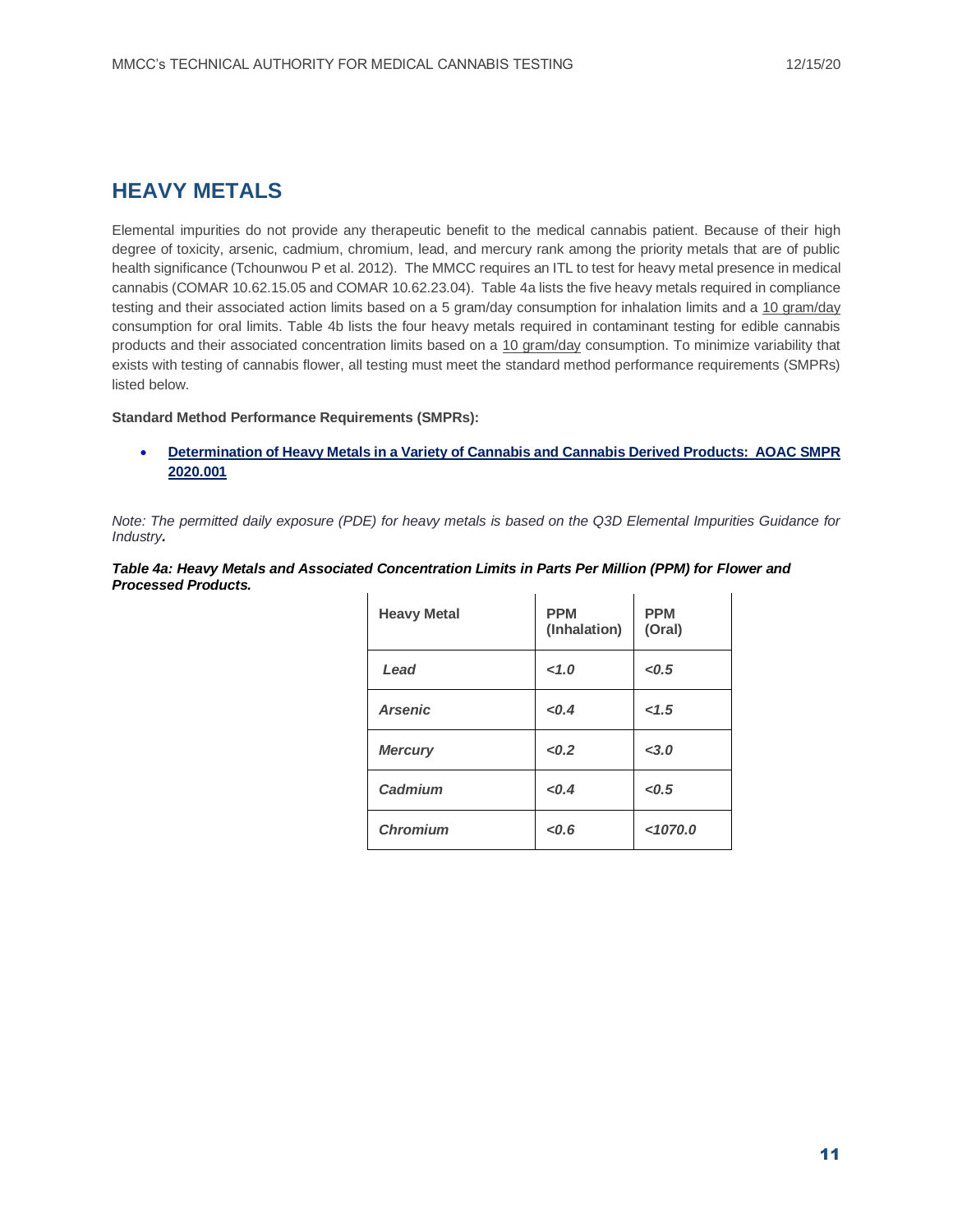<span id="page-11-0"></span>*Table 4b: Heavy Metals and Associated Concentration Limits in Parts Per Million (PPM) for Edible Cannabis Products.*

| <b>Heavy Metal</b> | <b>PPM</b><br>(Oral) |
|--------------------|----------------------|
| Lead               | < 0.5                |
| <b>Arsenic</b>     | < 1.5                |
| <b>Mercury</b>     | < 3.0                |
| Cadmium            | < 0.5                |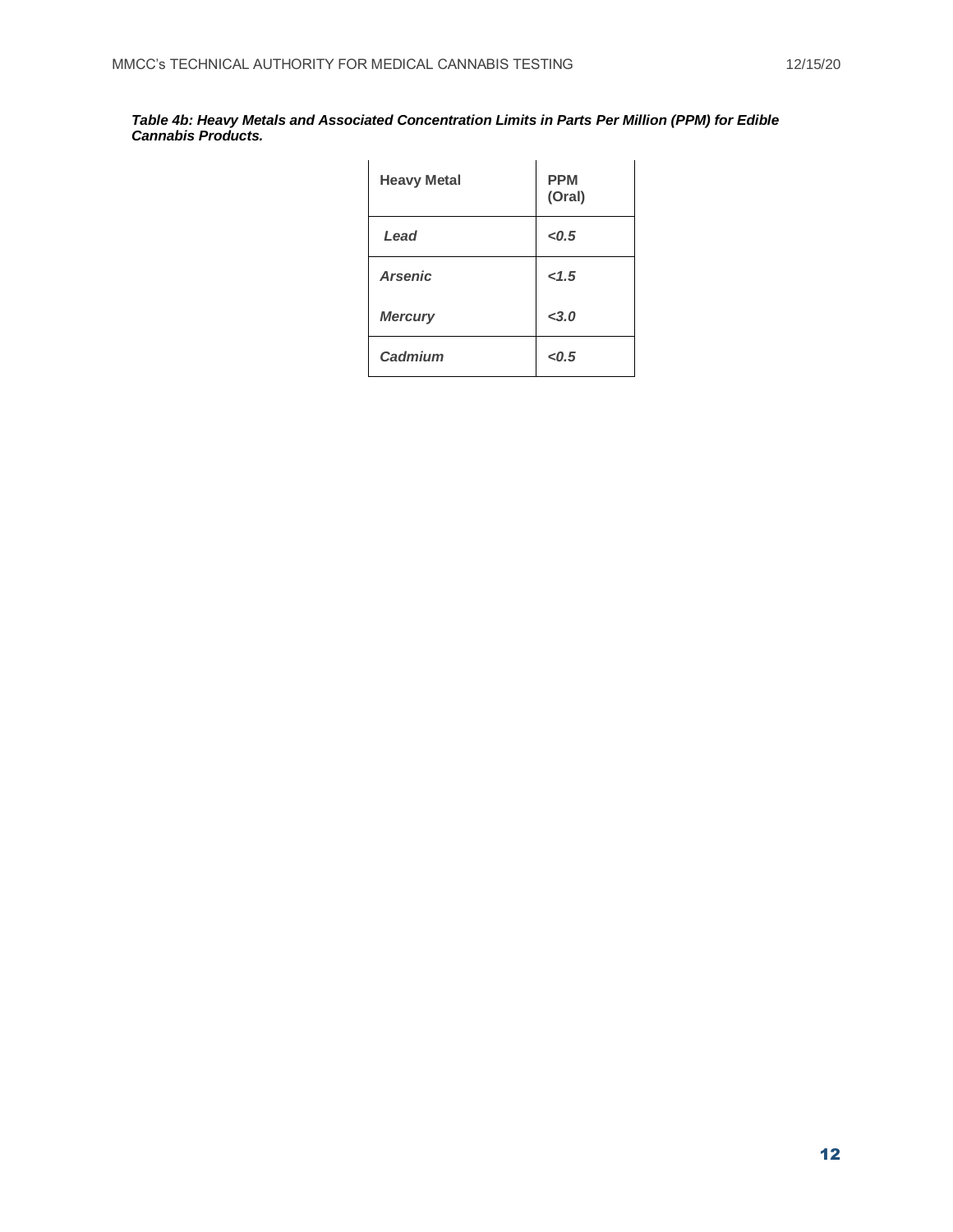# **EXCIPIENTS**

COMAR (10.62.23) states that the presence of any residual solvent or processing chemical not exceed the levels provided in this document. On November 15, 2019, the Commission issued [Bulletin 2019-013](https://mmcc.maryland.gov/Documents/bulletins/Bulletin%202019-013%20-%20Vape%20Cartridge%20Testing%20Requirements%20(Nov.%2015,%202019).pdf) banning the use of Vitamin E Acetate (VEA) as a processing chemical in the production of cannabis vaping products and requiring VEA screening be performed on all vaping products (see Appendix 1). VEA detection in vape samples that exceeds 0.7% by weight will be cause for product destruction.

# **STABILITY TESTING**

COMAR (10.62.15.07 and 10.62.23.06) states that stability testing is to be performed at 6-month intervals. The purpose of stability testing is to provide evidence on how the quality of a drug substance varies with time under the influence of a variety of environmental factors (ICH 2003).

The ITL must have policies and procedures established for the collection of stability and retention samples and the analysis of stability testing samples.

The stability testing required will include:

- Cannabinoid content: and
- Microbiological impurities.

Findings of the stability studies must be reported to the MMCC through the METRC tracking system to ensure medical cannabis purity and potency are maintained throughout the storage process without significant change. *Significant change* for medical cannabis is defined as failure to meet the tolerances listed in this technical guidance for purity. Stability studies protocol may change as the industry evolves. Current protocols are listed below.

Stability testing protocol for MMCC licensed growers is available in Appendix C – Stability Testing Protocol – MMCC Licensed Grower.

Stability testing protocol for MMCC licensed processors is available in Appendix D – Stability Testing Protocol – MMCC Licensed Processor.

Stability testing protocol for edibles products is available in Appendix E – Stability Testing Protocol - Edibles.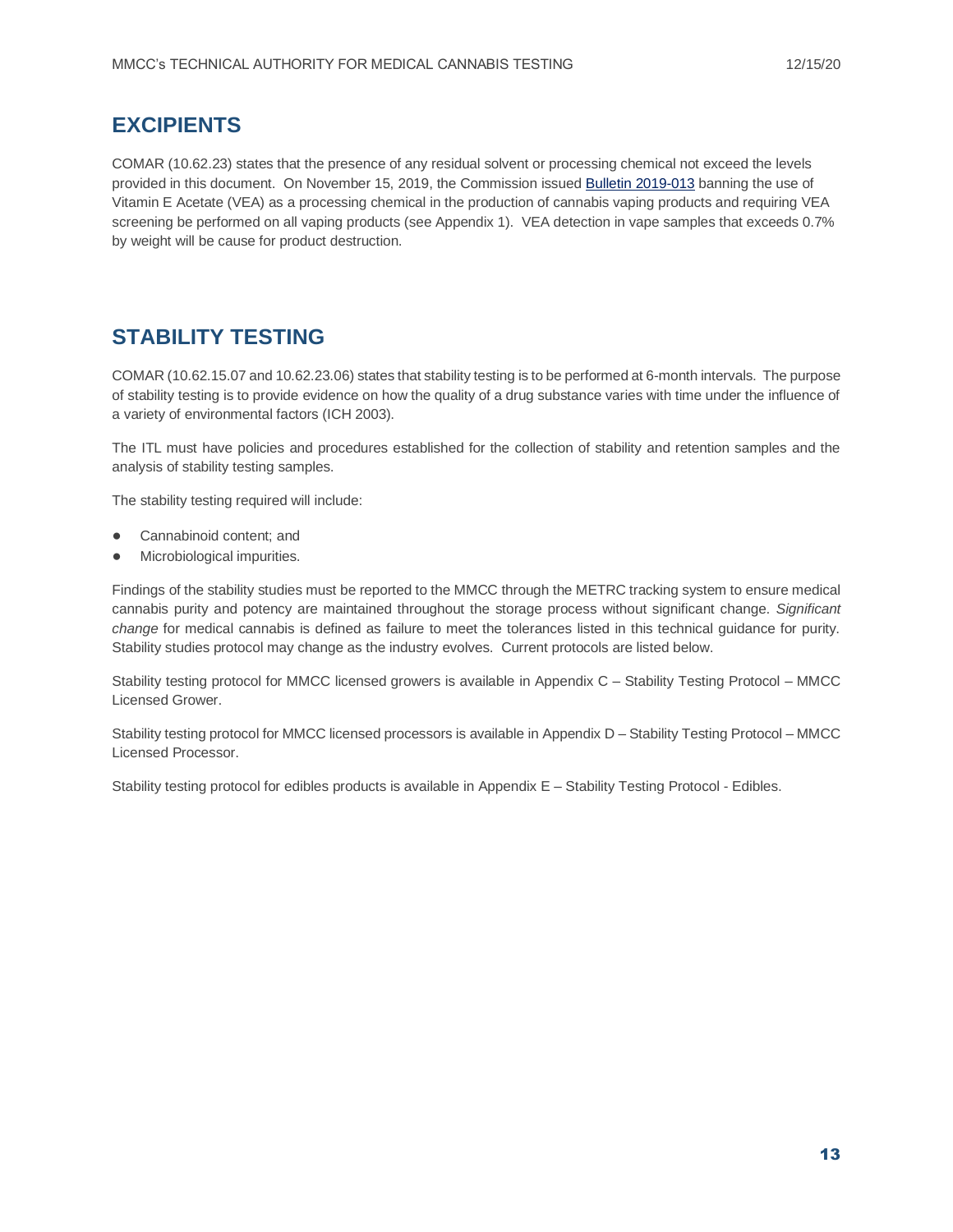# **APPENDIX A - Medical Cannabis Compliance Testing Requirements**

|                                  | Raw Plant<br>Material | Concentrate<br>(Solvent/Non-<br>Solvent<br>Based) | Infused Non-<br>Edible | Inhalable/Vape<br>Concentrate | <b>Infused Edible</b> | <b>External Hemp</b><br>(Extract/Raw<br>Plant Material) |  |  |  |  |  |  |
|----------------------------------|-----------------------|---------------------------------------------------|------------------------|-------------------------------|-----------------------|---------------------------------------------------------|--|--|--|--|--|--|
| Moisture Content                 | $\sqrt{}$             |                                                   |                        |                               |                       |                                                         |  |  |  |  |  |  |
| Potency Analysis                 | $\sqrt{}$             | $\sqrt{ }$                                        | $\sqrt{}$              | $\sqrt{}$<br>$\sqrt{ }$       |                       |                                                         |  |  |  |  |  |  |
| Terpene Analysis                 | $\sqrt{ }$            | $\sqrt{}$                                         | $\sqrt{ }$             | $\sqrt{ }$                    |                       |                                                         |  |  |  |  |  |  |
| Foreign Matter<br>Inspection     | $\sqrt{}$             | $\sqrt{ }$                                        | $\sqrt{ }$             | $\sqrt{ }$                    | $\sqrt{}$             |                                                         |  |  |  |  |  |  |
| Microbial Screen                 | $\sqrt{2}$            | $\sqrt{ }$                                        | $\sqrt{2}$             | $\sqrt{}$                     |                       |                                                         |  |  |  |  |  |  |
| Mycotoxin Screen                 | $\sqrt{ }$            | $\sqrt{}$                                         | $\sqrt{ }$             | $\sqrt{ }$                    | $\sqrt{}$             |                                                         |  |  |  |  |  |  |
| <b>Water Activity</b>            | $\sqrt{}$             |                                                   |                        |                               | $\sqrt{}$             |                                                         |  |  |  |  |  |  |
| Heavy Metal Screen               | $\sqrt{}$             | $\sqrt{}$                                         | $\sqrt{}$              | $\sqrt{}$                     | $\sqrt{}$             |                                                         |  |  |  |  |  |  |
| <b>Residual Solvent Test</b>     |                       | $\sqrt{}$                                         | $\sqrt{*}$             | $\sqrt{2}$                    |                       |                                                         |  |  |  |  |  |  |
| Pesticide Residue<br>Analysis    | $\sqrt{}$             | $\sqrt{ }$                                        | $\sqrt{}$              | $\sqrt{}$                     |                       |                                                         |  |  |  |  |  |  |
| Vitamin E Acetate                |                       |                                                   |                        | $\sqrt{}$                     |                       |                                                         |  |  |  |  |  |  |
| Shiga Toxin<br>Producing E. Coli |                       |                                                   |                        |                               | $\sqrt{ }$            |                                                         |  |  |  |  |  |  |
| Salmonella, spp.                 |                       |                                                   |                        |                               | $\sqrt{ }$            |                                                         |  |  |  |  |  |  |
| Total Coliform**                 |                       |                                                   |                        |                               | $\sqrt{ }$            |                                                         |  |  |  |  |  |  |
| L. monocytogenes**               |                       |                                                   |                        |                               | $\sqrt{}$             |                                                         |  |  |  |  |  |  |

\* *Residual solvent testing should be added where licensee notifies lTL for products categorized as infused nonedibles*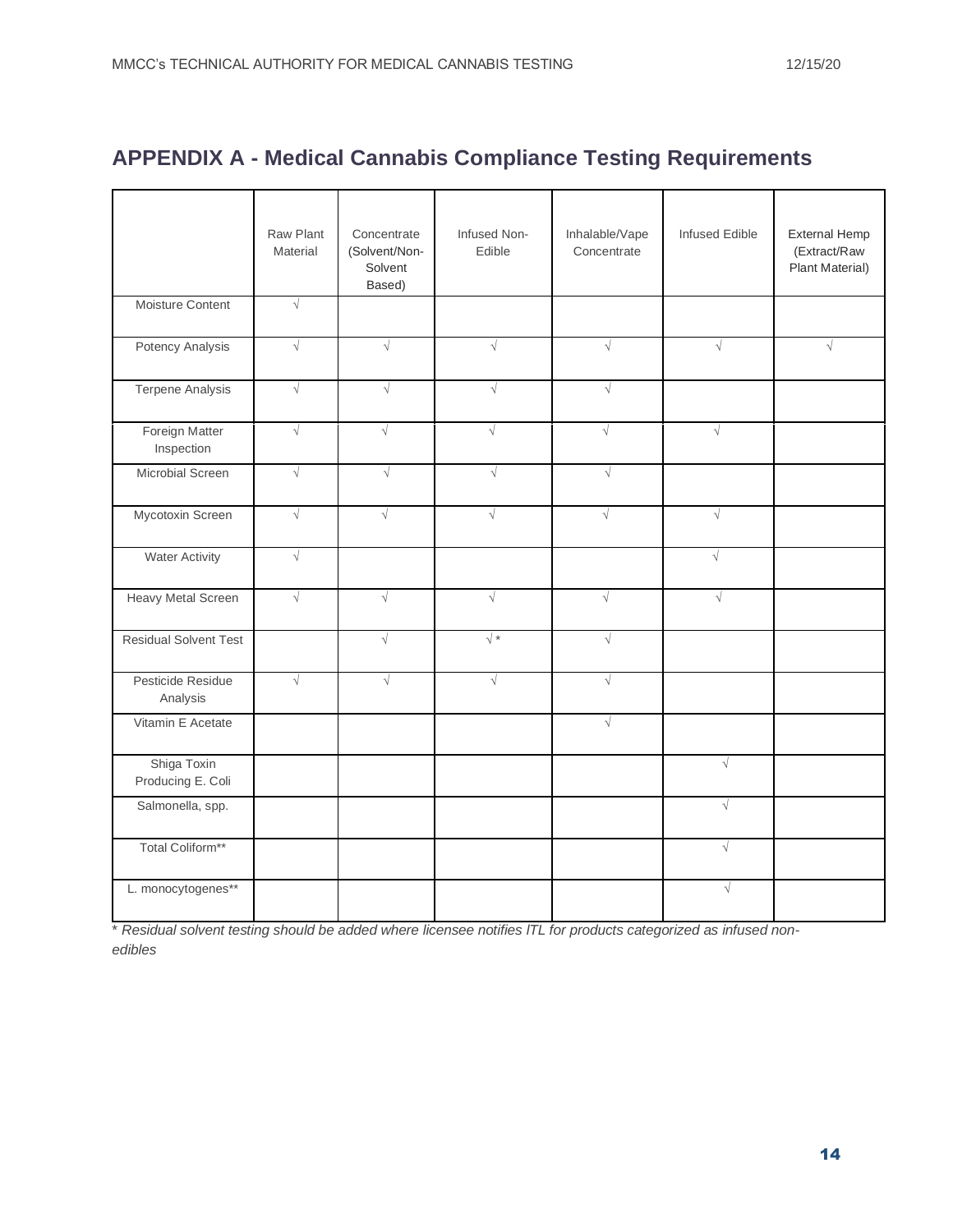# **APPENDIX B - DEFINITIONS**

#### **Batch -**

- (a) All of the plants of the same variety of medical cannabis that have been:
	- (1) Grown, harvested, and processed together; and
	- (2) Exposed to substantially similar conditions throughout cultivation and processing.
- (b) Includes all of the processed materials produced from those plants.

**Chain of Custody -** The chronological documentation showing the collection, custody, control, transfer, analysis, and disposition of a sample.

**Commission -** The Maryland Medical Cannabis Commission.

**CFU/g -** Colony forming units per gram. Refers to a measure of the amount of living bacteria per given amount (1 gram) of a sample.

**Independent Testing Laboratory -** A facility, entity, or site that offers or performs tests of medical cannabis and products containing medical cannabis:

(a) Accredited as operating to ISO standard 17025 by an accreditation body that:

(i) Operates in accordance with the International Organization for Standardization (ISO) standard ISO/IEC 17011;

(ii) Is a signatory to the International Laboratory Accreditation Cooperation (ILAC) Mutual Recognition Arrangement (MRA); and

(iii) Is independent from all other persons involved in the Maryland cannabis industry; and

(b) Registered with the Commission.

**Limit of Quantification (LOQ) -** The lowest concentration at which the analyte cannot only be reliably detected but at which some predefined goals for bias and imprecision are met.

**Lot -** All of a medical cannabis finished product that is uniform, that is intended to meet specifications, and that is manufactured, packaged, or labeled together during a specified time period according to a single lot record.

**METRC –**Marijuana Enforcement Tracking Regulation and Compliance system.

**Medical Cannabis -** Any product containing usable cannabis or medical cannabis finished product.

**Medical Cannabis Concentrate** - A product derived from medical cannabis that is kief, hashish, bubble hash, oil, wax, or other product, produced by extracting cannabinoids from the plant through the use of:

- (a) Solvents
- (b) Carbon dioxide; or
- (c) Heat, screens, presses or steam distillation.

#### **Medical Cannabis-Infused Product -**

- (a) Any oil, wax, ointment, salve, tincture, capsule, suppository, dermal patch, cartridge or other product containing a medical cannabis concentrate or usable cannabis that has been processed so that the dried leaves and flowers are integrated into other material.
- (b) Does not include an edible cannabis product as that term is defined in COMAR 10.62.01.01.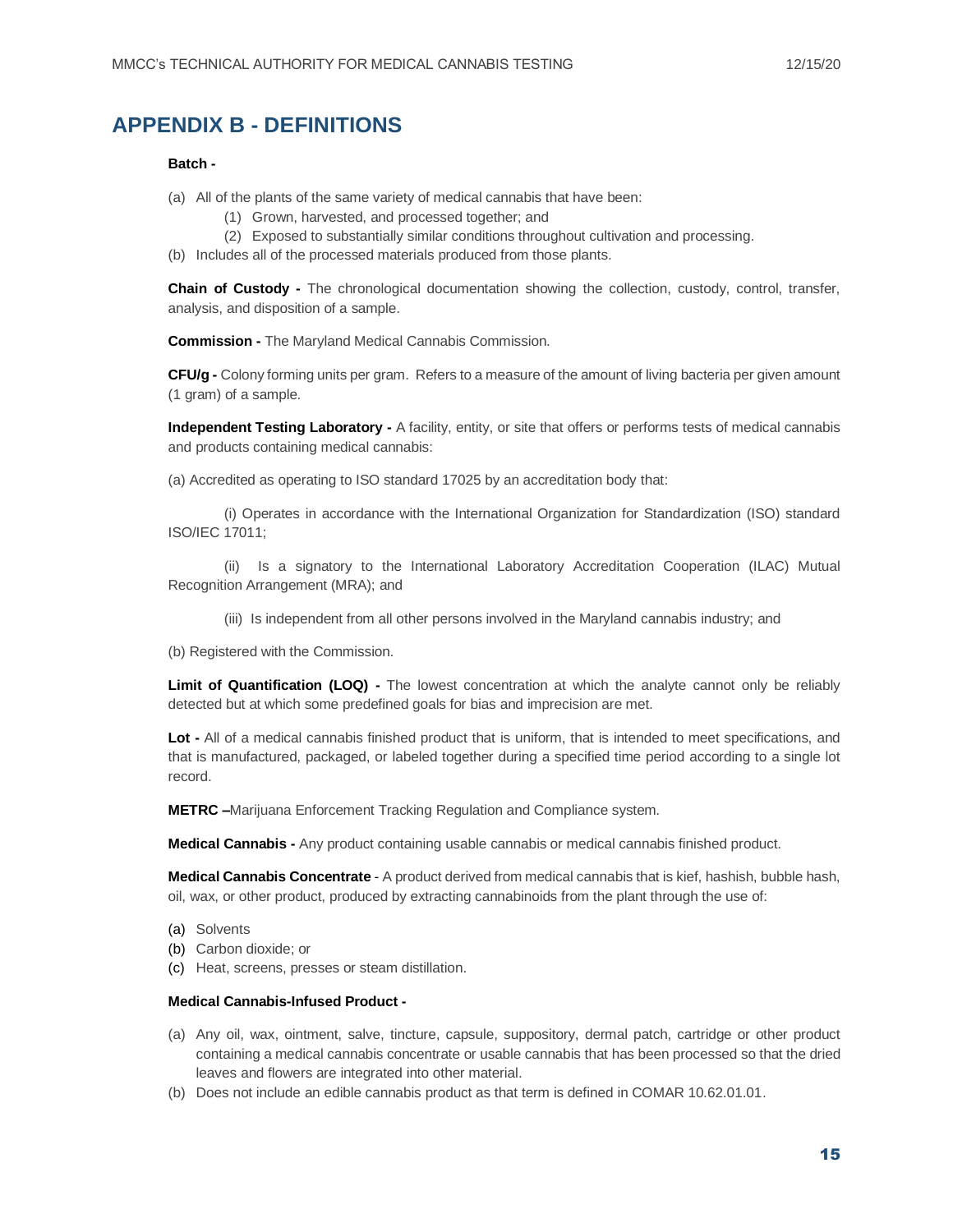**Qualitative** - Relating to, measuring, or measured by the quality of something rather than its quantity.

**Quantitative** - Relating to, measuring, or measured by the quantity of something rather than its quality.

**Representative Sample -** A sample obtained according to a sampling procedure designed to ensure that the different parts of a batch or lot or the different properties of a batch or lot are proportionally represented.

**Sample -** An amount of medical cannabis collected by laboratory personnel from a licensee and provided to an independent testing laboratory for testing.

**Solvent -** A substance that can dissolve another substance, or in which another substance is dissolved, forming a solution.

**Target Analyte -** A chemical the laboratory must test for to see if it is present in medical cannabis.

#### **Usable Cannabis -**

- (a) The dried leaves and flowers of the cannabis plant.
- (b) Does not include seedlings, seeds, stems, stalks or roots of the plant.

**Water Activity -** The partial vapor pressure of water in a substance divided by the standard state partial vapor pressure of water.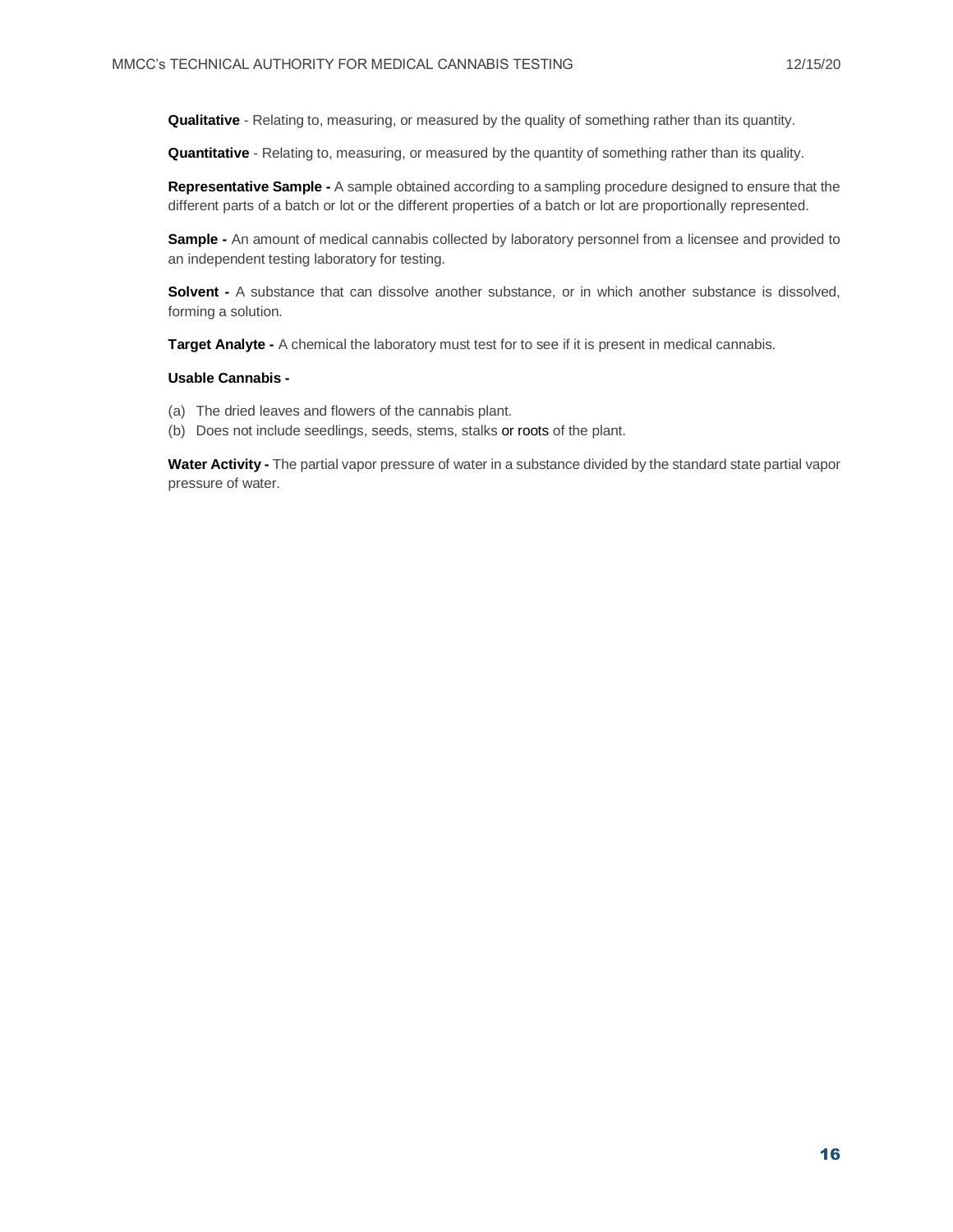# **APPENDIX C - STABILITY TESTING PROTOCOL (GROWER)**

COMAR 10.62.15.07 requires stability testing to be performed for each released batch of usable medical cannabis. This document outlines the required protocol to be followed by MMCC licensed growers and MMCC registered ITLs performing the stability studies.

#### **Definitions:**

Batch – All of the plants of the same variety of medical cannabis that have been: a) Grown, harvested, and processed together; and b) Exposed to substantially similar conditions throughout cultivation and processing. This includes all of the processed materials produced from those plants (flower, trim, kief, etc).

Testing Panel - Each sample is to be tested for a) Micro-organisms; and b) Potency to ensure product potency and purity and provide support for expiration dating per COMAR 10.62.15.07.

Stability Sample – 12 grams of material stored in routine conditions by the licensed grower to allow for collection of testing samples at all time points.

Testing Sample – 3 grams collected from the stability sample to be collected by, homogenized and analyzed by the ITL for each time point.

Time Point – The 6-month interval when testing should occur per COMAR 10.62.15.07 (0, 6, 12 and 18 months).

Homogenization – Manipulation of a product by mixing, and/or grinding, to obtain equal distribution of all components or ingredients with the goal of reducing variability.

#### **Stability Testing Goals:**

The design will assess:

- Degradation of cannabinoids in usable medical cannabis products over an 18-month period when held at routine storage conditions at a licensed cultivation facility.
- Levels of bacterial/fungal growth in usable medical cannabis products over an 18-month period when held at routine storage conditions at a licensed cultivation facility.

#### **Stability Testing Protocol Requirements:**

- 1. Stability testing shall be performed for each unique strain of cannabis. If material produced is to be distributed/sold as unique products (flower, trim, kief) each of these products shall constitute a batch and must be tested individually as potency, microbiological activity and environmental impact on stability may vary between product forms.
- 2. The licensed grower shall be responsible for stability sample storage, and selection of the ITL to perform stability testing
- 3. The ITL shall be responsible for the collection of the stability and testing samples, analysis and submission of stability testing data into METRC.
- 4. Each stability sample shall contain 12 grams of material to allow the ITL to collect a 3-gram testing sample at each of the four time points. Failure to generate sufficient data for analysis may require repeating the missing time point/testing and potentially the full protocol. In cases where insufficient material to complete full testing is available (kief, trim) from a single batch a modified protocol to assess the stability of these products shall be proposed by the licensed grower for approval by the MMCC.
- 5. Stability samples shall be uniquely identified, clearly labeled "For Stability Testing Only" and stored in the same environmental conditions as product intended for sale. Care shall be taken to keep the sample segregated from other product to avoid potential contamination of study samples.
- 6. The ITL shall collect a testing sample of 3 grams from the stability sample at each time point. In cases where the product is packaged in volumes lower than what is required by the laboratory for testing multiple packages of a product from the same batch may be used to produce a single, homogenized sample for testing. These packages shall be collected by the independent testing laboratory and combined into a single sample at the time of testing.
- 7. Testing samples are to be collected and analyzed by the ITL at 0, 6, 12 and 18 months.
- 8. Testing performed at T0 is the full compliance panel. Testing performed at T6, T12, and T18 will consist of potency, TYMC, TAMC, E.coli, and Salmonella.
- 9. Testing results for all time points shall be generated within 14 calendar days of the date of the time point to be measured.
- 10. Each testing sample must be homogenized consistent with the laboratory's standard operating procedures.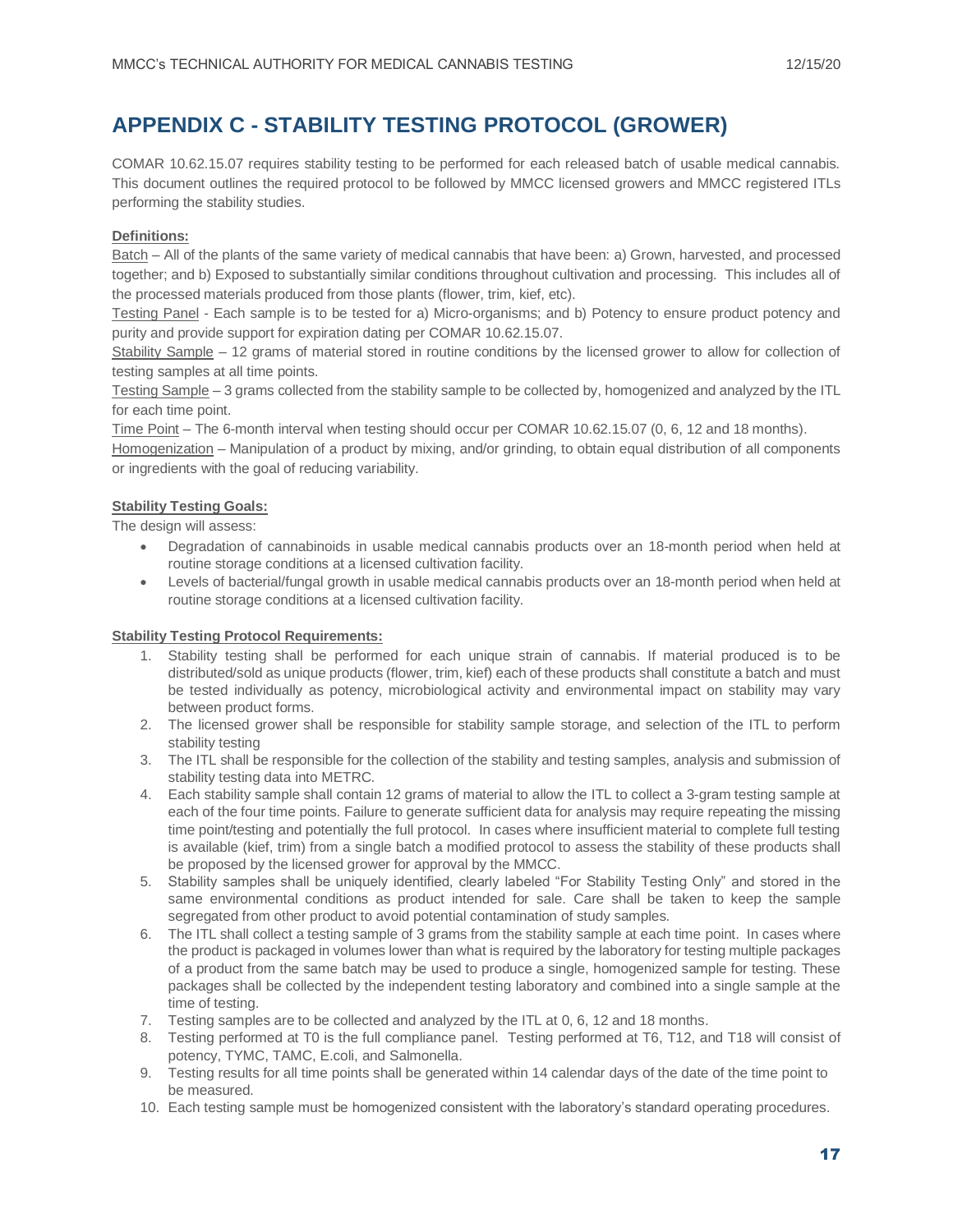- 11. Laboratory methodology shall be consistent throughout the study. Changes to technology or protocols throughout the study require approval from MMCC.
- 12. The ITL shall provide all data electronically to the MMCC via an electronic reporting portal [\(https://mmcc.seamlessdocs.com/f/StabilityTestingAndRetentionSampling\)](https://mmcc.seamlessdocs.com/f/StabilityTestingAndRetentionSampling) within 30 calendar days of the measured time point.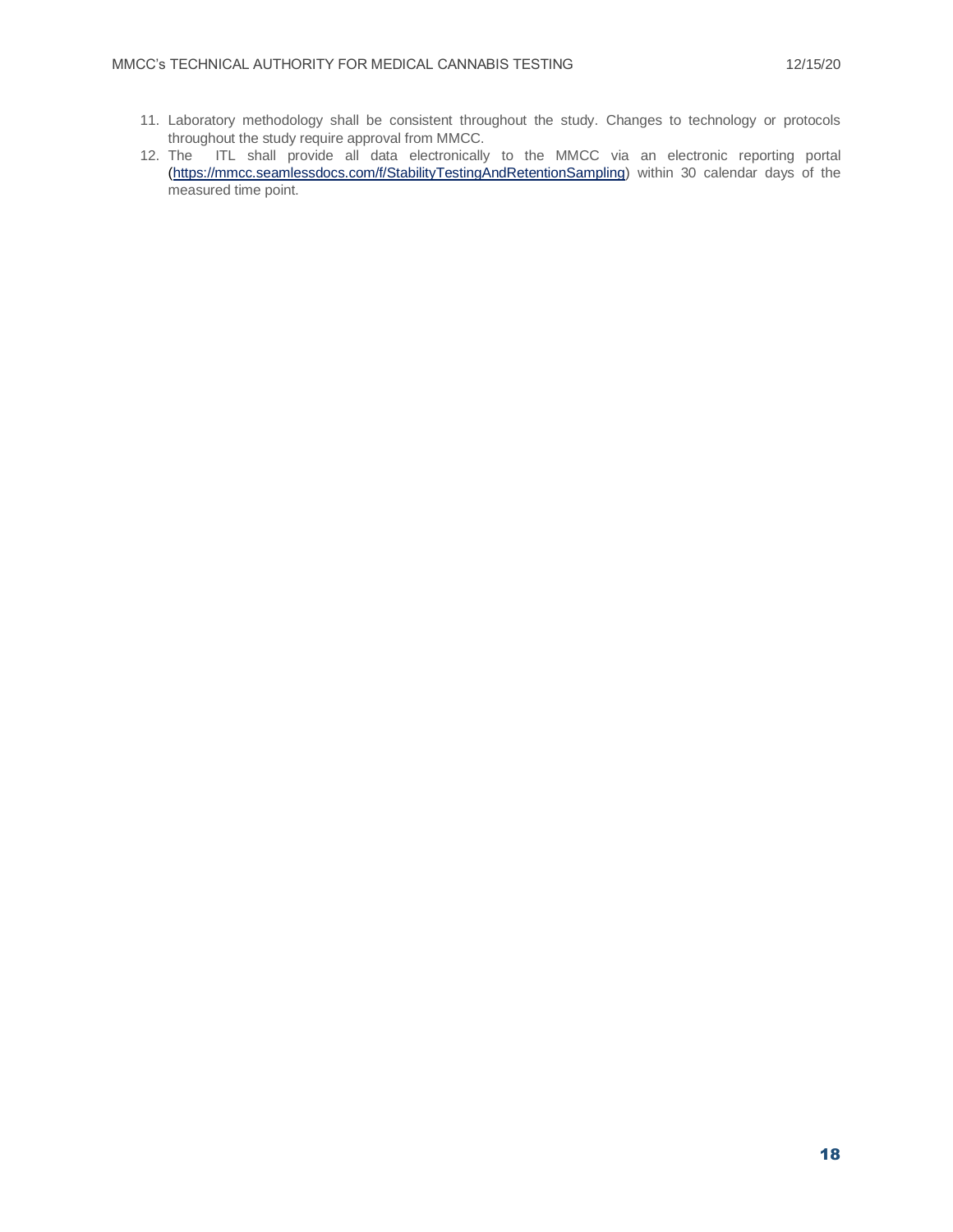# **APPENDIX D - STABILITY TESTING PROTOCOL (PROCESSOR)**

#### **Licensed Processor Stability Testing Protocol**

COMAR 10.62.23.06 requires stability testing to be performed for each released lot of processed medical cannabis. This document outlines the required protocol to be followed by MMCC licensed processors and MMCC registered ITLs performing the stability studies.

#### **Definitions:**

Medical Cannabis-Infused Product – Oil, wax, ointment, salve, tincture, capsule, suppository, dermal patch, cartridge or other product containing medical cannabis concentrate or usable cannabis that has been processed so that the dried leaves and flowers are integrated into other material.

Lot – All of a medical cannabis finished product that is uniform, that is intended to meet specifications, and that is manufactured, packaged or labeled together during a specified time period according to a single lot record.

Testing Panel - Each testing sample is to be tested for a) Micro-organisms; and b) Potency.

Stability Sample – Sufficient material stored in routine conditions by the licensed processor to generate testing samples at all time points.

Testing Sample – Sample to be collected from the stability sample by the ITL sufficient to complete the testing panel for each time point.

Time Point – 6-month interval when testing should occur (0, 6, 12 and 18 months).

Homogenization – Manipulation of a product by mixing, to obtain equal distribution of all components or ingredients with the goal of reducing sample variability.

#### **Stability Testing Goals:**

The design must assess:

- Degradation of cannabinoids in medical cannabis processed products over an 18-month period when held at routine storage conditions at a licensed processing facility.
- Levels of bacterial/fungal growth in medical cannabis processed products over an 18-month period when held at routine storage conditions at a licensed processing facility.

#### **Stability Testing Protocol Requirements:**

- 1. Stability testing shall be performed for each unique medical cannabis-infused product. Each product with a unique strain, terpene/cannabinoid profile or delivery method shall be tested independently as potency, microbiological activity and environmental impact on stability may vary between product forms.
- 2. The licensed processor shall be responsible for stability sample storage and selection of the ITL to perform stability testing.
- 3. The ITL shall be responsible for the collection of the stability and testing samples, analysis and submission of stability testing data into METRC.
- 4. Each stability sample shall contain sufficient material to allow the independent testing laboratory to collect a testing sample at each of the four time points sufficient to complete the testing panel. Failure to generate sufficient data for analysis may require repeating the missing time point/testing and potentially the full protocol.
- 5. Stability samples shall be uniquely identified, clearly labeled "For Stability Testing Only" and stored in the same environmental conditions as product intended for sale. Care shall be taken to keep the sample segregated from other product to avoid potential contamination of study samples.
- 6. The ITL shall collect a testing sample from the stability sample at each time point sufficient to complete the full testing panel. In cases where the product is packaged in volumes lower than what is required by the laboratory for testing multiple packages of a product from the same batch may be used to produce a single, homogenized sample for testing. These packages shall be collected by the ITL and combined into a single sample at the time of testing.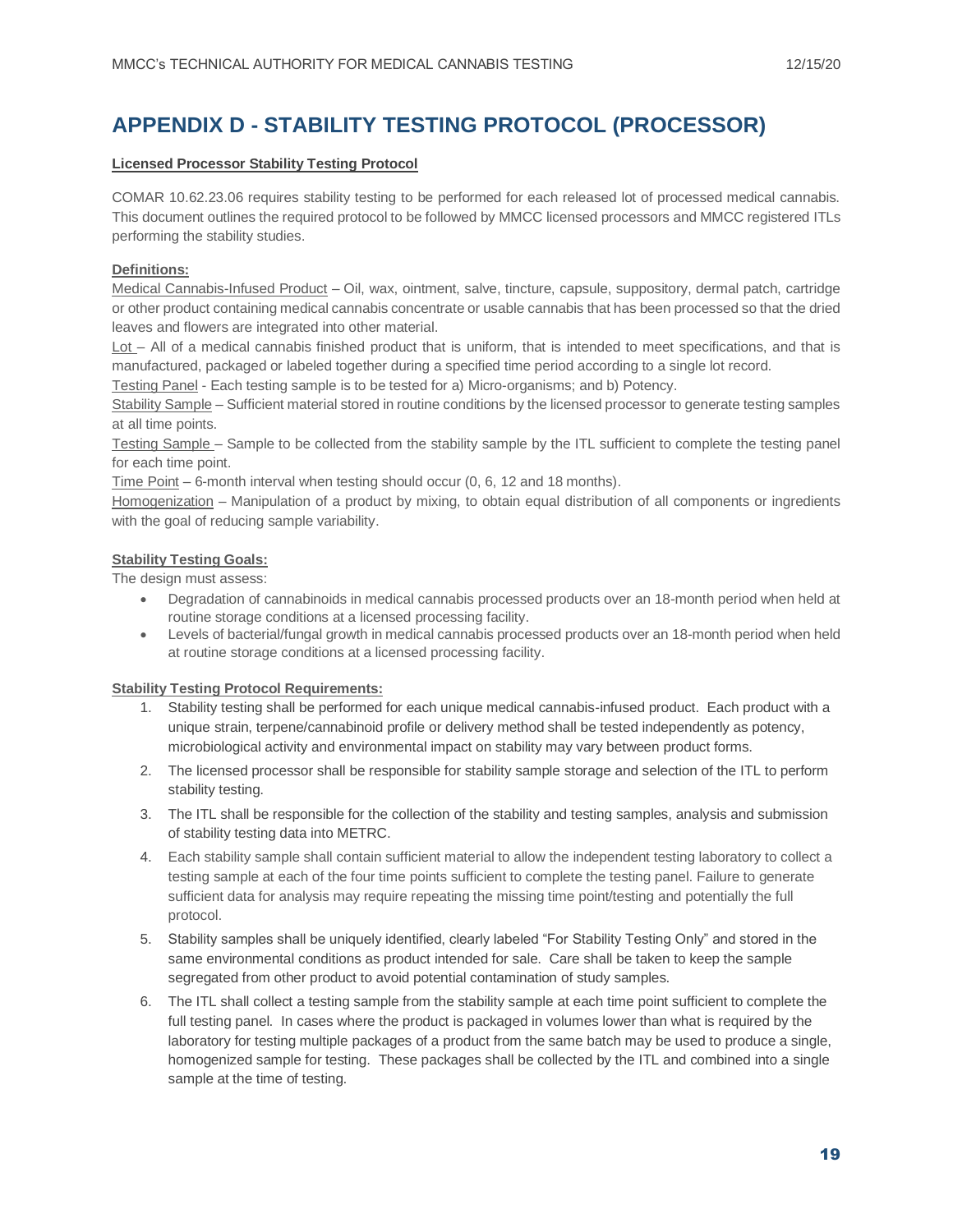- 7. Testing samples are to be collected and analyzed by the independent testing laboratory at 0, 6, 12 and 18 months. Testing performed at T0 is the full compliance panel. Testing performed at T6, T12, and T18 will consist of potency, TYMC, TAMC, E.coli, and Salmonella.
- 8. Testing results for all time points shall be generated within 14 calendar days of the date of the time- point to be measured.
- 9. Laboratory methodology shall be consistent throughout the study. Changes to technology or protocols throughout the study require approval from MMCC.
- 10. When possible, each sample is to be homogenized at the time of testing by the ITL consistent with the laboratory's standard operating procedure.
- 11. ITLs shall provide all data electronically [\(https://mmcc.seamlessdocs.com/f/StabilityTestingAndRetentionSampling\)](https://mmcc.seamlessdocs.com/f/StabilityTestingAndRetentionSampling) to the MMCC within 30 calendar days of the measured time point.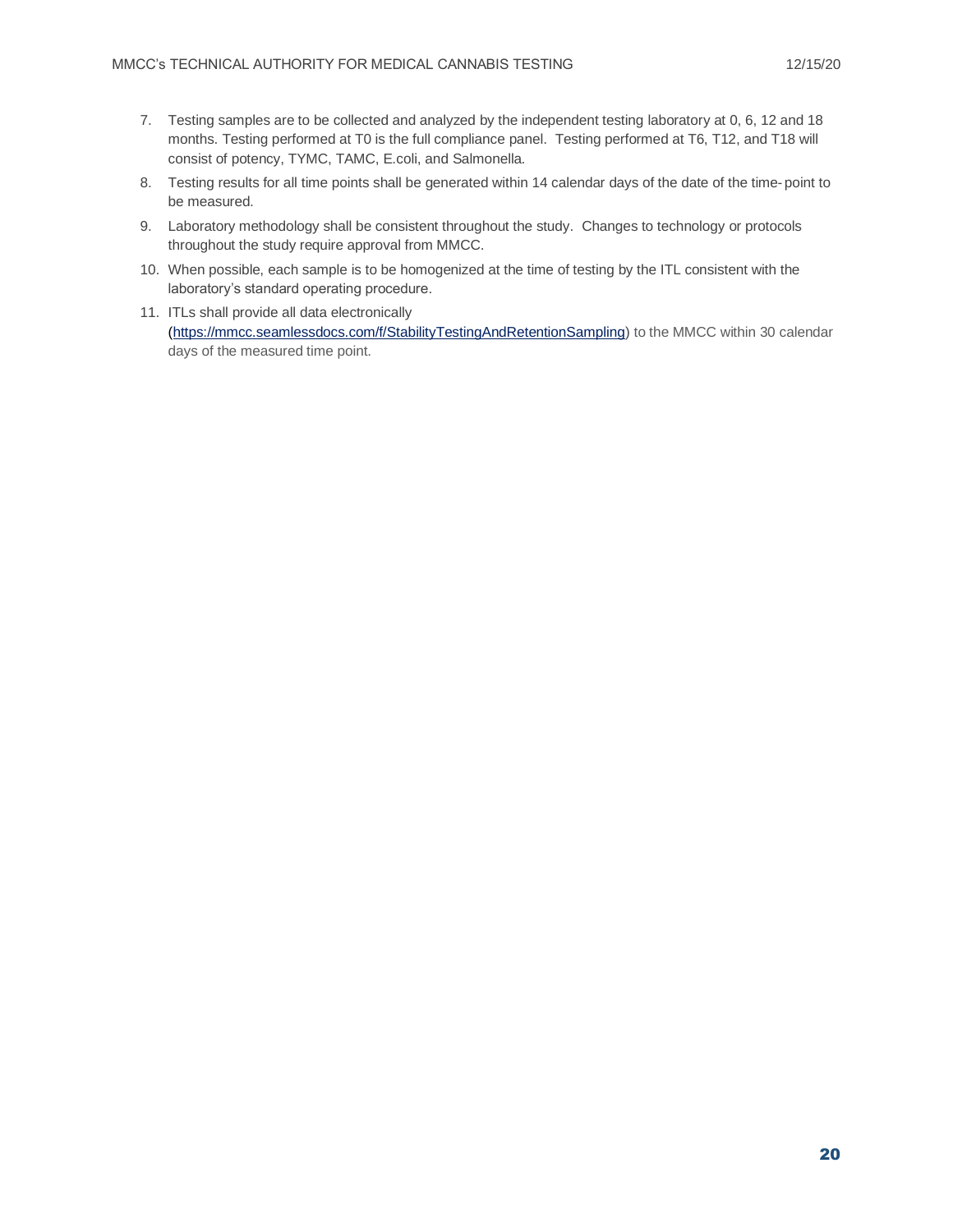# **APPENDIX E - STABILITY TESTING PROTOCOL (EDIBLES)**

#### **Edible Products Shelf Stability Study**

COMAR 10.62.37.10E requires shelf life testing be performed for each unique edible cannabis product available for patient consumption. This document outlines the required protocol to be followed by MMCC licensed processors and the MMCC registered ITLs performing testing. The protocol consists of 10 individual product samples being analyzed for content uniformity as well as a 12-week time period monitoring product potency, water activity, and microbiological contaminants.

#### **Content Uniformity Requirements (Time point 0):**

- 1. The licensed processor shall randomly select 10 individual samples of unique edible cannabis products in final form from available production lots, ensuring all production lots available have been represented. These samples must be transferred to an ITL for required testing. Compliance testing performed at T0 will satisfy baseline water activity and microbiological data points. The ITL is responsible for randomly sampling for compliance.
- 2. The ITL shall visually inspect each sample for foreign matter, odor, and general appearance.
- 3. Following visual inspection, the samples must each be tested for cannabinoid content. Acceptable content uniformity shall fall within +/- 10%.
- 4. Following completion of testing, results shall be uploaded directly into METRC by the ITL. Additionally, laboratories should submit testing data to: [https://mmcc.maryland.gov/Pages/testinglabs.aspx.](https://mmcc.maryland.gov/Pages/testinglabs.aspx)

#### **Stability Requirements (Time points 1-3):**

*Following the initial content uniformity testing there will be three additional time points to test: T(1) at 4 weeks, T(2) at 8 weeks, and T(3) at 12 weeks.*

- 1. The licensed processor should randomly select 3 samples (beginning, middle, and end) from each unique production lot at stated time points.
- 2. The ITL shall visually inspect each sample for foreign matter, odor, and general appearance. Following the visual inspection, the samples must be homogenized and tested for the following:
	- Microorganisms;
	- Water activity; and
	- Cannabinoid content.
- 3. Testing results must be uploaded directly into METRC by the ITL. Additionally, laboratories shall submit testing data to [https://mmcc.maryland.gov/Pages/testinglabs.aspx.](https://mmcc.maryland.gov/Pages/testinglabs.aspx)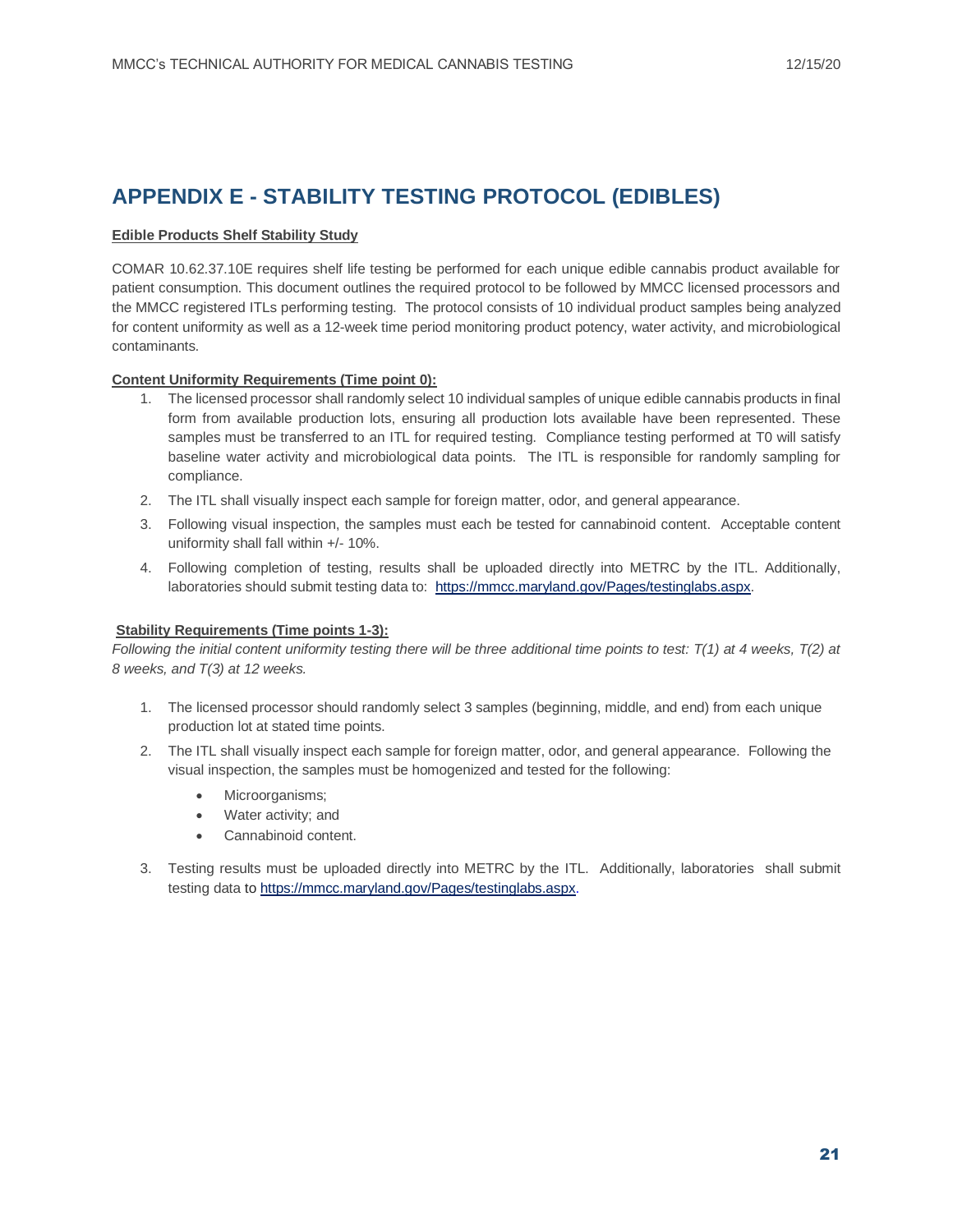# **APPENDIX F - MICROBIOLOGICAL QUALITY CONTROL**

Quantitative quality controls are required to quantitate aerobic bacteria. ITLs shall run quality controls (QC) each time samples are set up. QC must mimic the sample analysis and needs to run through every incubation period during every run (i.e. a broth base analysis must include a broth-based QC, and a plate- based analysis must include a plate-based QC).

*Quality Control (QC) Templates are available on mmcc.maryland.gov.*

# **F(1). Quantitative Analysis Control Chart - Broth-based QC**

*+Control=E.coli, -Control=S. aureus, Sterility Control=Media blank*

| <b>Test Controls</b> | E. coli      | E. aerogenes | S. aureus       | <b>Sterility</b> | Initial/Date |
|----------------------|--------------|--------------|-----------------|------------------|--------------|
|                      | ATCC 25922   | ATCC 13048   | ATCC 25923      | Control          |              |
| <b>LST Control</b>   | XX           | XX           | XX              | XX               |              |
| <b>Results</b>       |              |              |                 |                  |              |
|                      | X            | $\times$     | X               | X                |              |
|                      |              |              |                 |                  |              |
| <b>EC Control</b>    |              |              |                 |                  |              |
| <b>Results</b>       |              |              |                 |                  |              |
|                      |              |              |                 |                  |              |
| <b>BGB Control</b>   |              |              |                 |                  |              |
|                      |              |              |                 |                  |              |
| <b>Results</b>       |              |              |                 |                  |              |
|                      |              |              |                 |                  |              |
| Temp Incubated       | °C Time/Date |              | <b>Initials</b> |                  |              |

### **Quantitative QC Petri film/charm controls**

| <b>Test</b>    | E. coli     | S. aureus    | <b>Sterility</b> | Initial/Date    |
|----------------|-------------|--------------|------------------|-----------------|
| Controls       |             |              | Control          |                 |
|                | <b>ATCC</b> | <b>ATCC</b>  |                  |                 |
| charm/petri    | 25922       | 25923        |                  |                 |
| film plates    |             |              |                  |                 |
|                | pos         | neg control  |                  |                 |
|                | control     |              |                  |                 |
|                | count       |              |                  |                 |
|                |             |              |                  |                 |
|                |             |              |                  |                 |
|                |             |              |                  |                 |
|                |             |              |                  |                 |
|                |             |              |                  |                 |
|                |             |              |                  |                 |
| Temp Incubated |             | °C Time/Date |                  | <b>Initials</b> |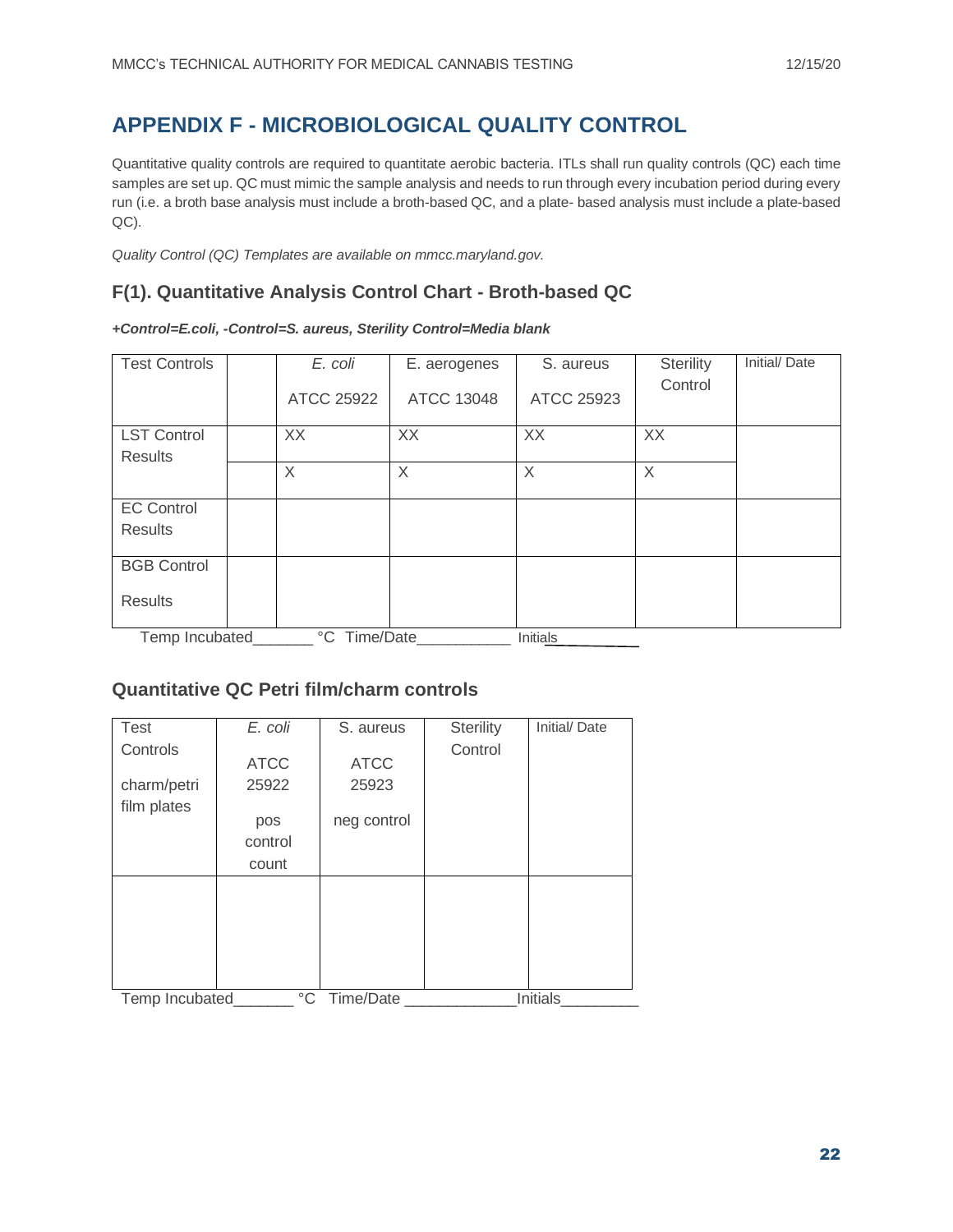### **Aerobic Bacteria Count**

Aerobic bacteria plate counts controls

| <b>PCA Control Plate</b>                                | <b>Colony Count</b> | <b>Initial/Date</b> |
|---------------------------------------------------------|---------------------|---------------------|
| 15 min Air Exposure Plate                               |                     |                     |
| Glass Ware                                              |                     |                     |
| <b>PCA</b>                                              |                     |                     |
| <b>Butterfield's phosphate-</b><br>buffered/buffer used |                     |                     |
| Positive Quantitative QC value                          |                     |                     |
| °C Time/Date<br>Temp Incubated                          | Initials            |                     |

# **Certified Reference Material/Reference Material Used During Analysis**

| <b>CRM</b>             | Lot Number | ATCC # | Generation | <b>Expiration Date</b> |
|------------------------|------------|--------|------------|------------------------|
| Escherichia coli       |            |        |            |                        |
| Enterobacter aerogenes |            |        |            |                        |
| Staphylococcus aureus  |            |        |            |                        |
| Proteus mirabilis      |            |        |            |                        |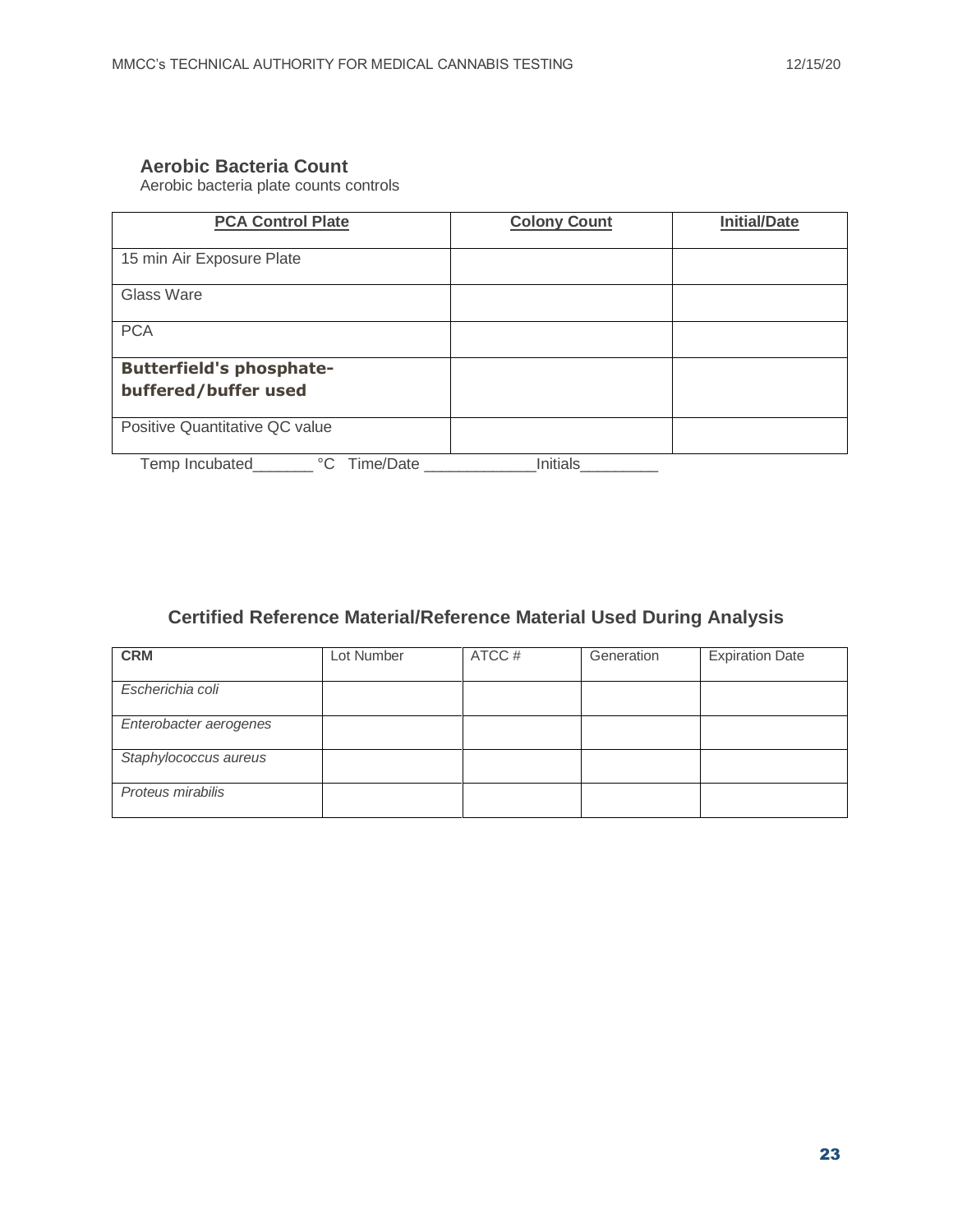$\mathbf{r}$ 

r

| ANALYST(S)   |                                              |            |                       |                       |    |                       |   |   |    |   |    |                            |   |                |     |   |  |  |                         |  |                |   |  |         |  |  |  |  |  |   |  |  |     |        |  |
|--------------|----------------------------------------------|------------|-----------------------|-----------------------|----|-----------------------|---|---|----|---|----|----------------------------|---|----------------|-----|---|--|--|-------------------------|--|----------------|---|--|---------|--|--|--|--|--|---|--|--|-----|--------|--|
|              | D<br>I                                       |            |                       | D<br>I                |    | <b>COLIFORM GROUP</b> |   |   |    |   |    | Fecal<br>Coliform<br>Count |   |                |     |   |  |  | <b>ESCHERICHIA COLI</b> |  |                |   |  |         |  |  |  |  |  |   |  |  |     |        |  |
|              | L                                            | <b>APC</b> |                       | L                     |    | LST                   |   |   | BG |   |    | EC                         |   |                | EMB |   |  |  |                         |  |                |   |  | E. Coll |  |  |  |  |  |   |  |  | LST |        |  |
| SUB NO.      | U<br>т<br>T<br>o<br>N                        |            | COLONIES<br>PER PLATE | U<br>Ŧ<br>T<br>۰<br>N | A  | в                     | c | А | B  | с | А  | в                          | c | А              | B   | c |  |  | А                       |  |                | В |  |         |  |  |  |  |  | c |  |  |     | c<br>в |  |
| Positive     | ÷                                            |            |                       | 10                    |    |                       |   |   |    |   |    |                            |   |                |     |   |  |  |                         |  |                |   |  |         |  |  |  |  |  |   |  |  |     |        |  |
| Quantitative | $\sim$                                       |            |                       | 1.0                   |    |                       |   |   |    |   |    |                            |   |                |     |   |  |  |                         |  |                |   |  |         |  |  |  |  |  |   |  |  |     |        |  |
| Control      | $\sim$                                       |            |                       | $-1$                  |    |                       |   |   |    |   |    |                            |   |                |     |   |  |  |                         |  |                |   |  |         |  |  |  |  |  |   |  |  |     |        |  |
|              | $\sim$                                       |            |                       | $-2$                  |    |                       |   |   |    |   |    |                            |   |                |     |   |  |  |                         |  |                |   |  |         |  |  |  |  |  |   |  |  |     |        |  |
|              | ٠                                            |            |                       | $\overline{3}$        |    |                       |   |   |    |   |    |                            |   |                |     |   |  |  |                         |  |                |   |  |         |  |  |  |  |  |   |  |  |     |        |  |
|              | $\sim$                                       |            |                       | $-4$                  |    |                       |   |   |    |   |    |                            |   |                |     |   |  |  |                         |  |                |   |  |         |  |  |  |  |  |   |  |  |     |        |  |
|              | $\sim$                                       |            |                       | $-5$                  |    |                       |   |   |    |   |    |                            |   |                |     |   |  |  |                         |  |                |   |  |         |  |  |  |  |  |   |  |  |     |        |  |
|              | $\sim$                                       |            |                       | $-6$                  |    |                       |   |   |    |   |    |                            |   |                |     |   |  |  |                         |  |                |   |  |         |  |  |  |  |  |   |  |  |     |        |  |
|              | E. coli MPN/g:<br>APC/g:<br>MPN/g:<br>MPN/g: |            |                       |                       |    |                       |   |   |    |   |    |                            |   |                |     |   |  |  |                         |  |                |   |  |         |  |  |  |  |  |   |  |  |     |        |  |
|              |                                              |            |                       |                       | FC |                       |   |   |    |   |    |                            |   |                |     |   |  |  |                         |  |                |   |  |         |  |  |  |  |  |   |  |  |     |        |  |
|              | $\sim$                                       |            |                       |                       |    |                       |   |   |    |   |    |                            |   |                |     |   |  |  |                         |  |                |   |  |         |  |  |  |  |  |   |  |  |     |        |  |
|              | $\sim$                                       |            |                       |                       |    |                       |   |   |    |   |    |                            |   |                |     |   |  |  |                         |  |                |   |  |         |  |  |  |  |  |   |  |  |     |        |  |
|              | $\sim$                                       |            |                       |                       |    |                       |   |   |    |   |    |                            |   |                |     |   |  |  |                         |  |                |   |  |         |  |  |  |  |  |   |  |  |     |        |  |
|              | $\sim$                                       |            |                       |                       |    |                       |   |   |    |   |    |                            |   |                |     |   |  |  |                         |  |                |   |  |         |  |  |  |  |  |   |  |  |     |        |  |
|              | $\sim$                                       |            |                       |                       |    |                       |   |   |    |   |    |                            |   |                |     |   |  |  |                         |  |                |   |  |         |  |  |  |  |  |   |  |  |     |        |  |
|              | APC/g:                                       |            |                       | MPN/g:                |    |                       |   |   |    |   | FC | MPN/g:                     |   |                |     |   |  |  |                         |  | E. coli MPN/g: |   |  |         |  |  |  |  |  |   |  |  |     |        |  |
|              | $\sim$                                       |            |                       |                       |    |                       |   |   |    |   |    |                            |   |                |     |   |  |  |                         |  |                |   |  |         |  |  |  |  |  |   |  |  |     |        |  |
|              | $\sim$                                       |            |                       |                       |    |                       |   |   |    |   |    |                            |   |                |     |   |  |  |                         |  |                |   |  |         |  |  |  |  |  |   |  |  |     |        |  |
|              | ٠                                            |            |                       |                       |    |                       |   |   |    |   |    |                            |   |                |     |   |  |  |                         |  |                |   |  |         |  |  |  |  |  |   |  |  |     |        |  |
|              | $\sim$                                       |            |                       |                       |    |                       |   |   |    |   |    |                            |   |                |     |   |  |  |                         |  |                |   |  |         |  |  |  |  |  |   |  |  |     |        |  |
|              | $\sim$                                       |            |                       |                       |    |                       |   |   |    |   |    |                            |   |                |     |   |  |  |                         |  |                |   |  |         |  |  |  |  |  |   |  |  |     |        |  |
|              | APC/g:                                       |            |                       | MPN/g:                |    |                       |   |   |    |   | FC | MPN/g:                     |   | E. coli/MPN/g: |     |   |  |  |                         |  |                |   |  |         |  |  |  |  |  |   |  |  |     |        |  |
|              | $\sim$                                       |            |                       |                       |    |                       |   |   |    |   |    |                            |   |                |     |   |  |  |                         |  |                |   |  |         |  |  |  |  |  |   |  |  |     |        |  |
|              | $\sim$                                       |            |                       |                       |    |                       |   |   |    |   |    |                            |   |                |     |   |  |  |                         |  |                |   |  |         |  |  |  |  |  |   |  |  |     |        |  |
|              | ٠                                            |            |                       |                       |    |                       |   |   |    |   |    |                            |   |                |     |   |  |  |                         |  |                |   |  |         |  |  |  |  |  |   |  |  |     |        |  |
|              | $\sim$                                       |            |                       |                       |    |                       |   |   |    |   |    |                            |   |                |     |   |  |  |                         |  |                |   |  |         |  |  |  |  |  |   |  |  |     |        |  |
|              |                                              |            |                       |                       |    |                       |   |   |    |   |    |                            |   |                |     |   |  |  |                         |  |                |   |  |         |  |  |  |  |  |   |  |  |     |        |  |

# BAM Method: Aerobic Plate Count, Total Coliforms & Fecal Coliforms<br>Result Worksheet

# BAM Method: Aerobic Plate Count, Total Coliforms & Fecal Coliforms<br>Result Worksheet

| ANALYST(S) |                  |            |  |                       |   |            |   |                |           |              |    |                            |   |   |                       |  |  |  |  |  |                |  |                |         |                  |  |   |   |   |  |  |     |  |                |  |  |  |  |  |  |  |  |  |  |  |  |
|------------|------------------|------------|--|-----------------------|---|------------|---|----------------|-----------|--------------|----|----------------------------|---|---|-----------------------|--|--|--|--|--|----------------|--|----------------|---------|------------------|--|---|---|---|--|--|-----|--|----------------|--|--|--|--|--|--|--|--|--|--|--|--|
|            | D<br>I<br>L      | <b>APC</b> |  | D<br>$\mathbb T$<br>L |   |            |   | COLIFORM GROUP |           |              |    | Fecal<br>Coliform<br>Count |   |   |                       |  |  |  |  |  |                |  |                |         | ESCHERICHIA COLI |  |   |   |   |  |  |     |  |                |  |  |  |  |  |  |  |  |  |  |  |  |
| SUB NO.    | U                | COLONIES   |  | U                     |   | <b>LST</b> |   |                | <b>BG</b> |              |    | EC                         |   |   | EMB                   |  |  |  |  |  |                |  |                | E. Coll |                  |  |   |   |   |  |  | LST |  |                |  |  |  |  |  |  |  |  |  |  |  |  |
|            | T<br>I<br>٥<br>N | PER PLATE  |  | т<br>T<br>o<br>N      | A | в          | с | А              | В         | с            | A  | в                          | c | А | c<br>А<br>в<br>В<br>c |  |  |  |  |  |                |  |                |         |                  |  | А | в | c |  |  |     |  |                |  |  |  |  |  |  |  |  |  |  |  |  |
|            | $\sim$           |            |  |                       |   |            |   |                |           |              |    |                            |   |   |                       |  |  |  |  |  |                |  |                |         |                  |  |   |   |   |  |  |     |  |                |  |  |  |  |  |  |  |  |  |  |  |  |
|            | ٠                |            |  |                       |   |            |   |                |           |              |    |                            |   |   |                       |  |  |  |  |  |                |  |                |         |                  |  |   |   |   |  |  |     |  |                |  |  |  |  |  |  |  |  |  |  |  |  |
|            | $\sim$           |            |  |                       |   |            |   |                |           |              |    |                            |   |   |                       |  |  |  |  |  |                |  |                |         |                  |  |   |   |   |  |  |     |  |                |  |  |  |  |  |  |  |  |  |  |  |  |
|            | ÷                |            |  |                       |   |            |   |                |           |              |    |                            |   |   |                       |  |  |  |  |  |                |  |                |         |                  |  |   |   |   |  |  |     |  |                |  |  |  |  |  |  |  |  |  |  |  |  |
|            | $\sim$           |            |  |                       |   |            |   |                |           |              |    |                            |   |   |                       |  |  |  |  |  |                |  |                |         |                  |  |   |   |   |  |  |     |  |                |  |  |  |  |  |  |  |  |  |  |  |  |
|            | ÷.               |            |  |                       |   |            |   |                |           |              |    |                            |   |   |                       |  |  |  |  |  |                |  |                |         |                  |  |   |   |   |  |  |     |  |                |  |  |  |  |  |  |  |  |  |  |  |  |
|            | $\sim$           |            |  |                       |   |            |   |                |           |              |    |                            |   |   |                       |  |  |  |  |  |                |  |                |         |                  |  |   |   |   |  |  |     |  |                |  |  |  |  |  |  |  |  |  |  |  |  |
|            | ÷                |            |  |                       |   |            |   |                |           |              |    |                            |   |   |                       |  |  |  |  |  |                |  |                |         |                  |  |   |   |   |  |  |     |  |                |  |  |  |  |  |  |  |  |  |  |  |  |
|            | APC/g:           |            |  | MPN/g:                |   |            |   |                |           |              |    | MPN/g:                     |   |   |                       |  |  |  |  |  |                |  | E. coli MPN/g: |         |                  |  |   |   |   |  |  |     |  |                |  |  |  |  |  |  |  |  |  |  |  |  |
|            |                  |            |  |                       |   |            |   |                |           |              | FC |                            |   |   |                       |  |  |  |  |  |                |  |                |         |                  |  |   |   |   |  |  |     |  |                |  |  |  |  |  |  |  |  |  |  |  |  |
|            | $\blacksquare$   |            |  |                       |   |            |   |                |           |              |    |                            |   |   |                       |  |  |  |  |  |                |  |                |         |                  |  |   |   |   |  |  |     |  |                |  |  |  |  |  |  |  |  |  |  |  |  |
|            | $\sim$           |            |  |                       |   |            |   |                |           |              |    |                            |   |   |                       |  |  |  |  |  |                |  |                |         |                  |  |   |   |   |  |  |     |  |                |  |  |  |  |  |  |  |  |  |  |  |  |
|            | $\sim$           |            |  |                       |   |            |   |                |           |              |    |                            |   |   |                       |  |  |  |  |  |                |  |                |         |                  |  |   |   |   |  |  |     |  |                |  |  |  |  |  |  |  |  |  |  |  |  |
|            | $\sim$           |            |  |                       |   |            |   |                |           |              |    |                            |   |   |                       |  |  |  |  |  |                |  |                |         |                  |  |   |   |   |  |  |     |  |                |  |  |  |  |  |  |  |  |  |  |  |  |
|            | $\sim$           |            |  |                       |   |            |   |                |           |              |    |                            |   |   |                       |  |  |  |  |  |                |  |                |         |                  |  |   |   |   |  |  |     |  |                |  |  |  |  |  |  |  |  |  |  |  |  |
|            | $APC/g$ :        |            |  | MPN/g:                |   |            |   |                |           |              | FC | MPN/g:                     |   |   |                       |  |  |  |  |  | E. coli MPN/g: |  |                |         |                  |  |   |   |   |  |  |     |  |                |  |  |  |  |  |  |  |  |  |  |  |  |
|            | $\sim$           |            |  |                       |   |            |   |                |           |              |    |                            |   |   |                       |  |  |  |  |  |                |  |                |         |                  |  |   |   |   |  |  |     |  |                |  |  |  |  |  |  |  |  |  |  |  |  |
|            | ÷                |            |  |                       |   |            |   |                |           |              |    |                            |   |   |                       |  |  |  |  |  |                |  |                |         |                  |  |   |   |   |  |  |     |  |                |  |  |  |  |  |  |  |  |  |  |  |  |
|            | ×.               |            |  |                       |   |            |   |                |           |              |    |                            |   |   |                       |  |  |  |  |  |                |  |                |         |                  |  |   |   |   |  |  |     |  |                |  |  |  |  |  |  |  |  |  |  |  |  |
|            | ×.               |            |  |                       |   |            |   |                |           |              |    |                            |   |   |                       |  |  |  |  |  |                |  |                |         |                  |  |   |   |   |  |  |     |  |                |  |  |  |  |  |  |  |  |  |  |  |  |
|            | $\sim$           |            |  |                       |   |            |   |                |           |              |    |                            |   |   |                       |  |  |  |  |  |                |  |                |         |                  |  |   |   |   |  |  |     |  |                |  |  |  |  |  |  |  |  |  |  |  |  |
|            | MPN/g:<br>APC/g: |            |  |                       |   |            |   |                |           |              |    |                            |   |   |                       |  |  |  |  |  |                |  |                | FC.     | MPN/g:           |  |   |   |   |  |  |     |  | E. coli/MPN/g: |  |  |  |  |  |  |  |  |  |  |  |  |
|            | $\sim$           |            |  |                       |   |            |   |                |           |              |    |                            |   |   |                       |  |  |  |  |  |                |  |                |         |                  |  |   |   |   |  |  |     |  |                |  |  |  |  |  |  |  |  |  |  |  |  |
|            | ×.               |            |  |                       |   |            |   |                |           |              |    |                            |   |   |                       |  |  |  |  |  |                |  |                |         |                  |  |   |   |   |  |  |     |  |                |  |  |  |  |  |  |  |  |  |  |  |  |
|            | $\sim$           |            |  |                       |   |            |   |                |           |              |    |                            |   |   |                       |  |  |  |  |  |                |  |                |         |                  |  |   |   |   |  |  |     |  |                |  |  |  |  |  |  |  |  |  |  |  |  |
|            | ٠                |            |  |                       |   |            |   |                |           |              |    |                            |   |   |                       |  |  |  |  |  |                |  |                |         |                  |  |   |   |   |  |  |     |  |                |  |  |  |  |  |  |  |  |  |  |  |  |
|            | $\sim$           |            |  |                       |   |            |   |                |           |              |    |                            |   |   |                       |  |  |  |  |  |                |  |                |         |                  |  |   |   |   |  |  |     |  |                |  |  |  |  |  |  |  |  |  |  |  |  |
|            | APC/g:           |            |  | MPN/g:                |   |            |   |                |           | MPN/g:<br>FC |    | E. coli MPN/g:             |   |   |                       |  |  |  |  |  |                |  |                |         |                  |  |   |   |   |  |  |     |  |                |  |  |  |  |  |  |  |  |  |  |  |  |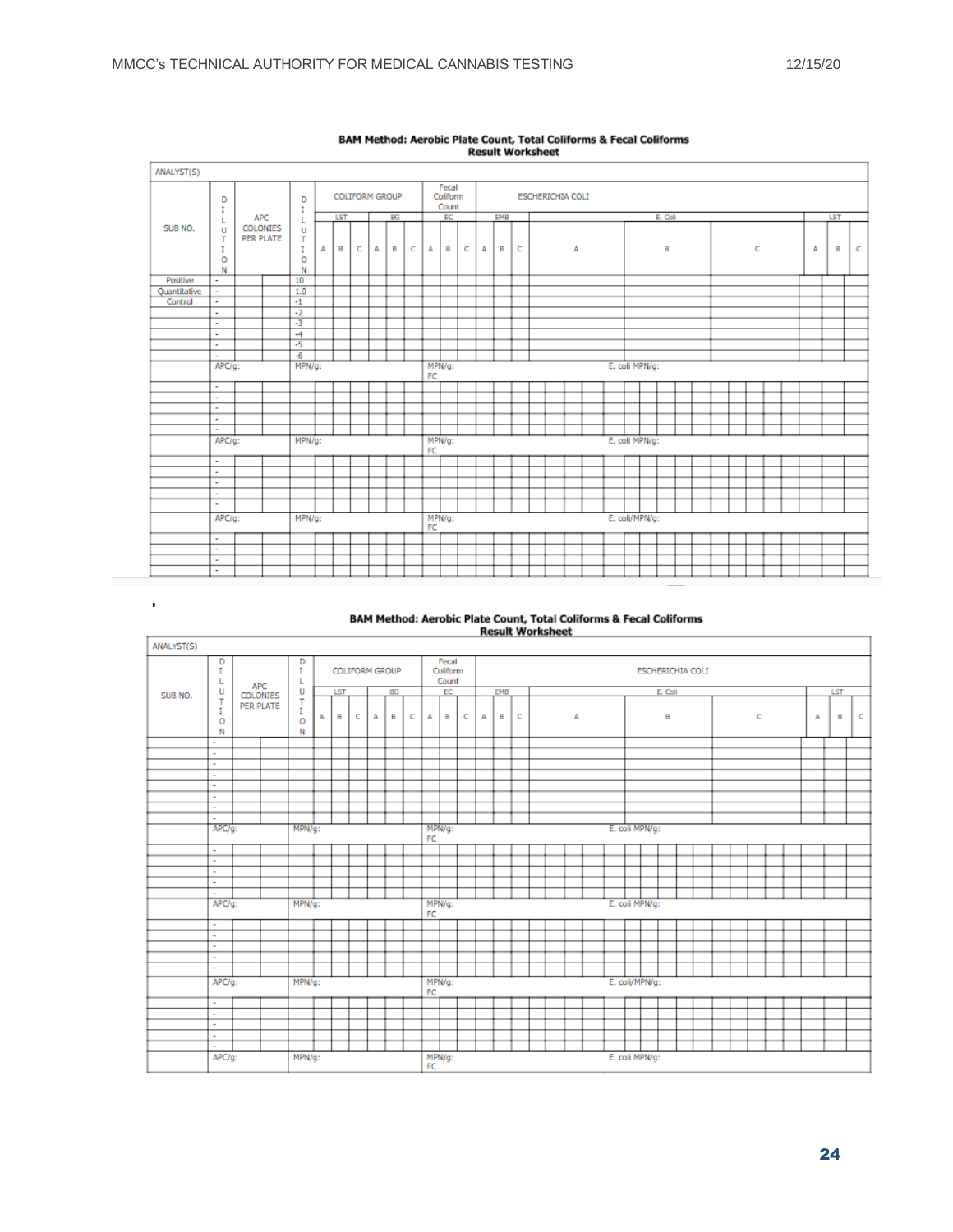# **F(2). Qualitative Quality Control**

Quality Control (QC) performed for qualitative analysis must include a Sterility Control, Negative Control and a Positive Control with each RUN or at a MINIMUM every time you set up samples for that day. The QC must simulate the samples during each phase. If the sample tested is going through an incubation at a specific temperature, then the QC must mirror it on the same medium. Please see the chart below which shows Salmonella as a positive control, E coli as a negative control and Media blank as a sterility control.

## **Qualitative Analysis Control Chart**

#### *+Control=Salmonella, -Control=E.coli, Sterility Control=Media blank*

| <b>Test Controls</b>          | Salmonella sp.        | E. coli | <b>Sterility Control</b> | Initial/Date |
|-------------------------------|-----------------------|---------|--------------------------|--------------|
| <b>RV Broth</b>               |                       |         |                          |              |
| Tetrathionate<br><b>Broth</b> |                       |         |                          |              |
| <b>XLD Agar</b>               |                       |         |                          |              |
| Hektoen Agar                  |                       |         |                          |              |
| <b>Wilson Blair</b><br>Agar   |                       |         |                          |              |
| <b>TSI /LIA/BAP</b>           |                       |         |                          |              |
| Initials/Date:                | Incubator temperature |         | Water bath temperature   |              |

### **Certified Reference Material/Reference Material**

| <b>CRM</b>         | ATCC # | Lot Number | Generation | <b>Expiration Date</b> |
|--------------------|--------|------------|------------|------------------------|
| Salmonella species |        |            |            |                        |
| Escherichia coli   |        |            |            |                        |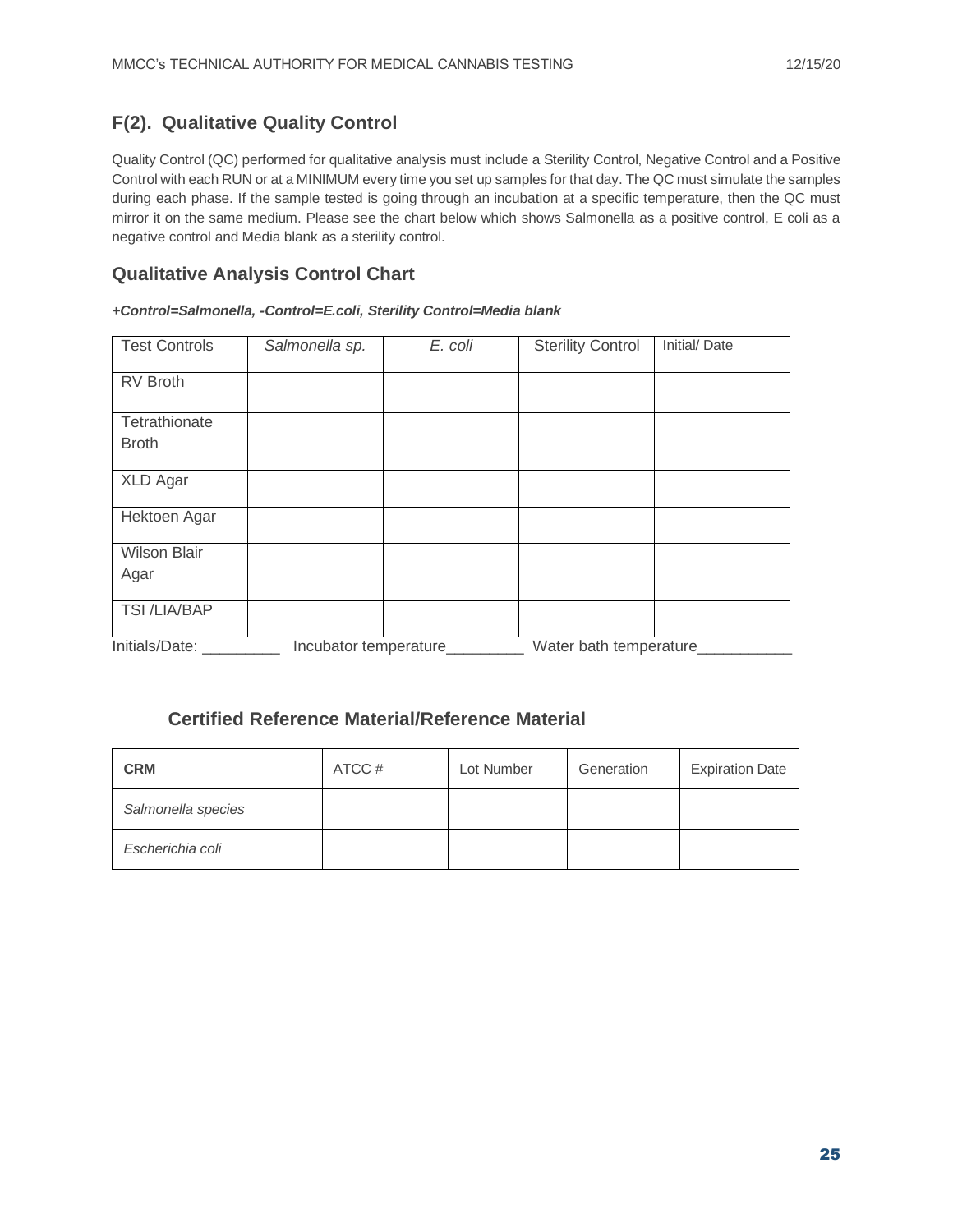# **APPENDIX G-PRESUMPTIVE POSITIVE PATHOGEN DETECTION**

If an ITL identifies a pathogen (E.coli, Salmonella, or Listeria) during routine compliance testing, the following steps should be taken within 24 hours of the presumptive positive:

- 1. Enter all failed test results into Metrc;
- 2. Notify the MMCC via email [\(scientificsupport.mmcc@maryland\)](mailto:scientificsupport.mmcc@maryland) to coordinate pick up of the selective agar plates; and
- 3. Refrigerate selective agar plates at 2-8° Celsius until pickup by MMCC.